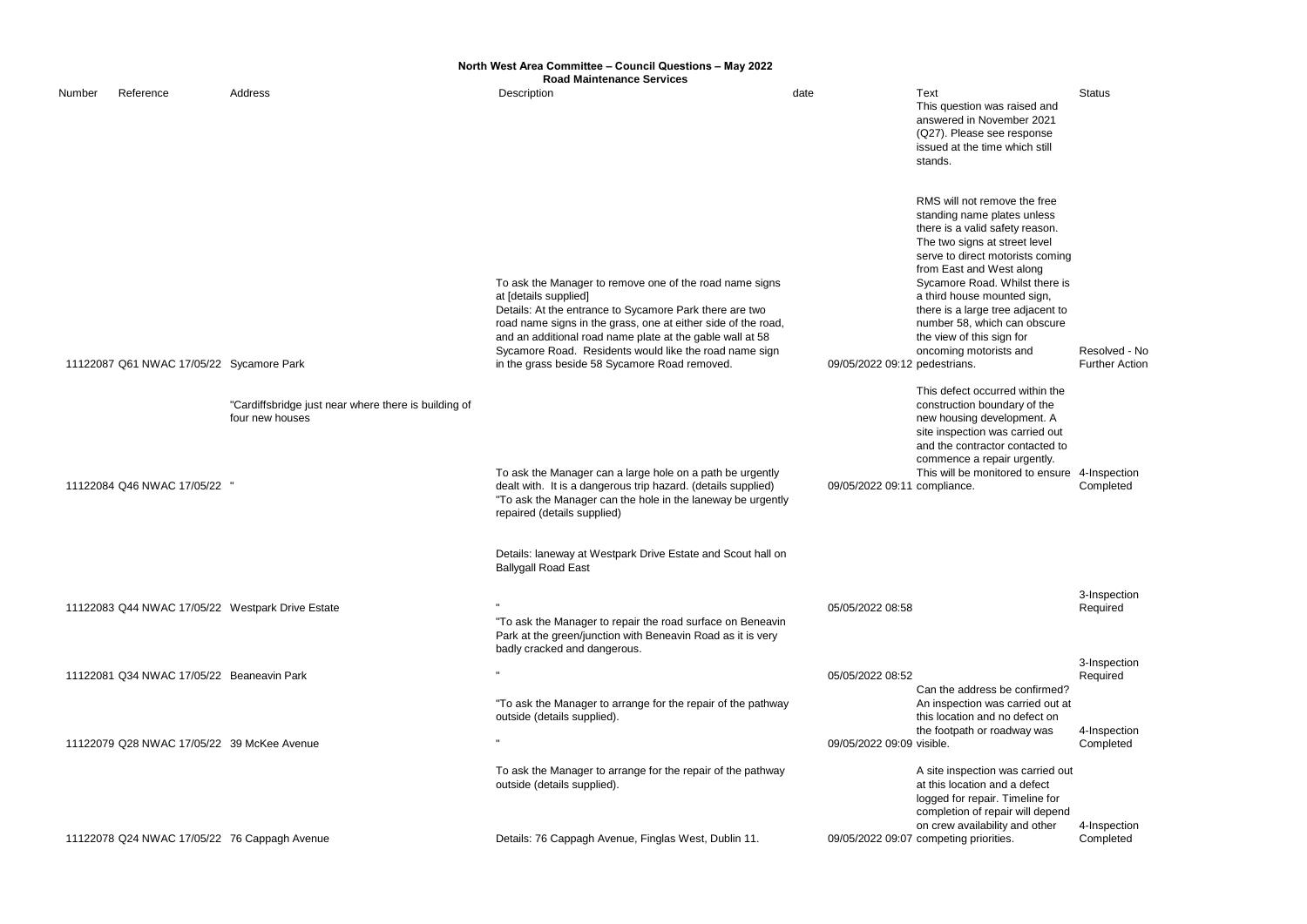3-Inspection Required

3-Inspection Required

3-Inspection Required

|                                           |                                                                                | North West Area Committee - Council Questions - May 2022<br><b>Road Maintenance Services</b>                                                                                                                                                                                                 |                             |                                   |                    |
|-------------------------------------------|--------------------------------------------------------------------------------|----------------------------------------------------------------------------------------------------------------------------------------------------------------------------------------------------------------------------------------------------------------------------------------------|-----------------------------|-----------------------------------|--------------------|
| Reference<br>Number                       | Address                                                                        | Description<br>"To ask the Manager to arrange for the repair of the badly<br>damaged carriageway at (details supplied).                                                                                                                                                                      | date                        | Text                              | <b>Status</b>      |
|                                           | 11122077 Q23 NWAC 17/05/22] Outside the crèche on Griffith Road, Finglas East. | To ask the Manager to arrange for a repair of the tarmac in<br>the cul de sac at (details supplied)                                                                                                                                                                                          | 05/05/2022 08:44            |                                   | 3-Insp<br>Requi    |
| 11122076 Q22 NWAC 17/05/22 Plunkett Road  |                                                                                | Plunkett Road, as you can see from below it is in a bad state<br>of disrepair<br>To ask the Manager to arrange for the re-instatement of the<br>path exiting (details supplied) where the weeds have grown                                                                                   | 05/05/2022 08:40            |                                   | 3-Insp<br>Requi    |
|                                           | 11122075 Q12 NWAC 17/05/22 13-24 Termon Court                                  | over parts of the path, it is very uneven and in poor<br>condition, especially for the elderly residents there.<br>"To ask the Manager to arrange for an inspection of the road<br>and footpaths in (details supplied) where there are lots of<br>areas in need of repair or re-instatement. | 05/05/2022 08:37            |                                   | 3-Insp<br>Requi    |
| 11122074 Q9 NWAC 17/05/22                 | <b>Westpark Drive</b>                                                          | To ask the Chief Executive following on from question 52 of<br>the July 2020 when will the potholes be repaired in the car<br>park at (details supplied)                                                                                                                                     | 05/05/2022 08:34            |                                   | 3-Insp<br>Requi    |
|                                           | 11121950 Q81 NWAC 09.05.22 The Barry Shops, Finglas.                           | Details: The Barry Shops, Finglas.<br>To ask the Chief Executive following Q63 of the January<br>Council meeting when will the wall be repaired at (details<br>supplied).                                                                                                                    | 06/05/2022 12:24 13/05/22   | Hotbox due on site by W/E         | 6-Job              |
| 11121947 Q80 NWAC 09.05.22 26 Barry Park. |                                                                                | Details: Across from 26 Barry Park. This has been raised as<br>a council question and as an area committee question, it<br>was first reported in January 2022.                                                                                                                               | 06/05/2022 12:25 Parks Dept | Wall is the responsibility of the | Referr<br>Utility/ |

Wall is the responsibility of the Referred to Utility/other Dept

3-Inspection Required

6-Job Raised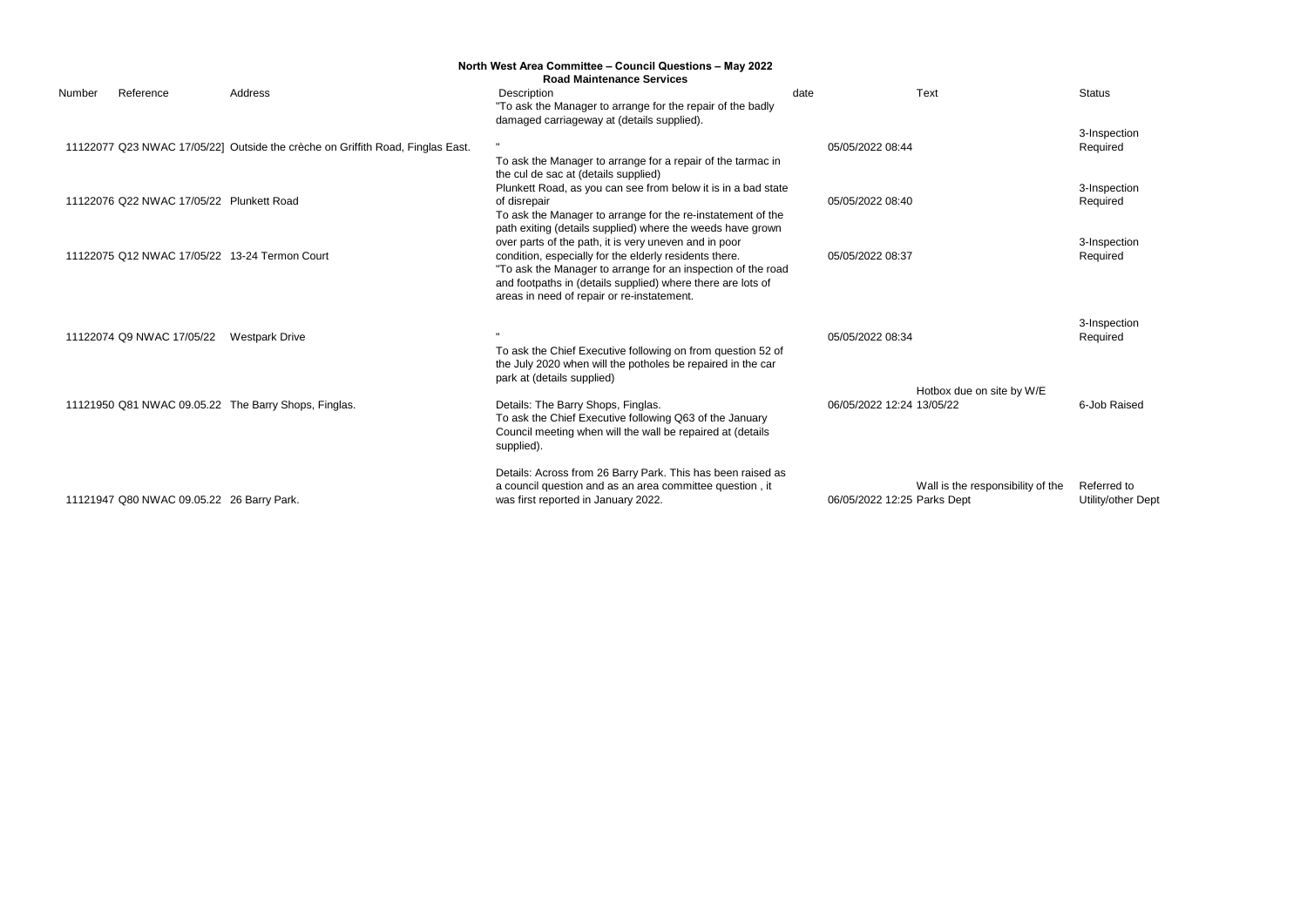|        |                                               |                                               | North West Area Committee - Council Questions - May 2022<br><b>Road Maintenance Services</b>                                                                                                                                                                                                                                                                    |                  |                                        |                 |
|--------|-----------------------------------------------|-----------------------------------------------|-----------------------------------------------------------------------------------------------------------------------------------------------------------------------------------------------------------------------------------------------------------------------------------------------------------------------------------------------------------------|------------------|----------------------------------------|-----------------|
| Number | Reference                                     | Address                                       | Description<br>Ratoath Road (between Ratoath Avenue and Westwood<br>Road). Can the Manager take a walk/drive along this stretch<br>and say he is happy with the condition of this section of road<br>under his remit.                                                                                                                                           | date             | <b>Text</b>                            | <b>Status</b>   |
|        |                                               |                                               | Report                                                                                                                                                                                                                                                                                                                                                          |                  |                                        |                 |
|        |                                               |                                               | Contact:<br>Tel:<br>Email:                                                                                                                                                                                                                                                                                                                                      |                  |                                        |                 |
|        |                                               |                                               | Question to the Area ManagerNorth West Area<br>Committee<br>Meeting Tuesday 18th January 2022                                                                                                                                                                                                                                                                   |                  |                                        |                 |
|        |                                               |                                               | Q.39Councillor Anthony Connaghan<br>To ask the Manager for an update on Ratoath Road<br>upgrade (Ratoath Avenue to Westwood Road)<br>Reply                                                                                                                                                                                                                      |                  |                                        |                 |
|        | 11121343 1A NWAC 19.04.22                     | Ratoath Road                                  | Unfortunately there are no available project<br>managers/engineers to assist currently but I will keep this<br>matter on my list to progress if resources and funding<br>become available in the future<br>"To ask the Manager to repair the footpath at (details<br>supplied) as the pavement at 163 was recently repaired but<br>a hazard remains next to it. | 05/04/2022 16:15 |                                        | 2-Pas<br>Engine |
|        | 11121335 Q40 NWAC 19.04.22 164 Hillcrest Park |                                               | Details: 164 Hillcrest Park<br>"To ask the Manager to provide an update on the pathway<br>repairs to (details supplied).                                                                                                                                                                                                                                        | 06/05/2022 12:26 |                                        | 6-Job           |
|        |                                               | 11121333 Q20 NWAC 19.11.22 126 Cappagh Avenue | Details: 126 Cappagh Avenue<br>"To ask the Manager to provide an update on the pathway<br>repairs to (details supplied).                                                                                                                                                                                                                                        | 05/05/2022 11:26 |                                        | 8-Job           |
|        | 11121332 Q19 NWAC 19.11.22 Northway Park      |                                               | Details: 107 to 109 Northway Park                                                                                                                                                                                                                                                                                                                               |                  | 05/05/2022 11:36 Job Raised - 41109653 | 6-Job           |

2-Passed to Engineer

6-Job Raised

8-Job Completed

d - 41109653 6-Job Raised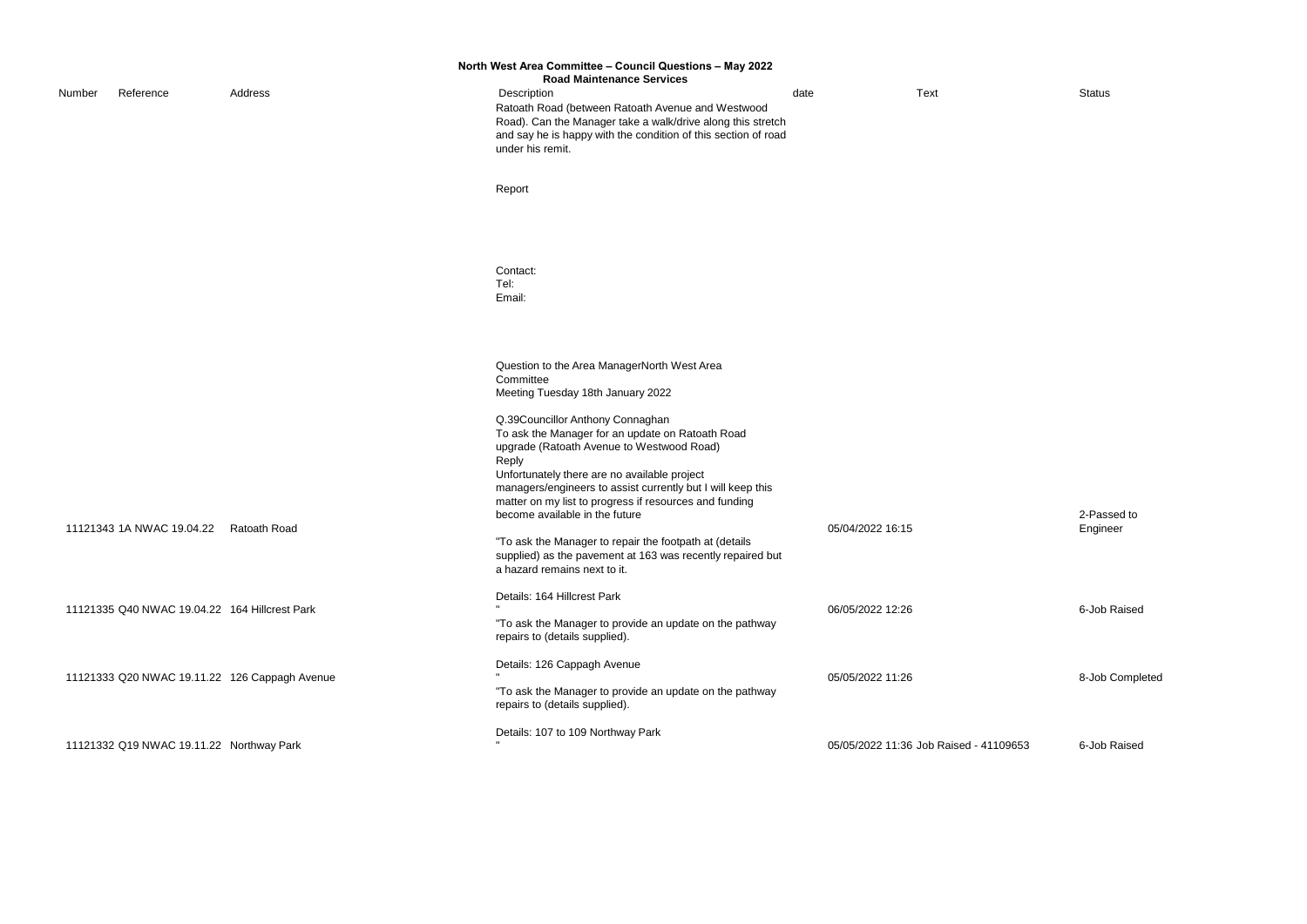9-Respond to Customer

|        |                                               |                                                                 | North West Area Committee - Council Questions - May 2022<br><b>Road Maintenance Services</b>                                                                                                                                                                                                                                                                                                                                                                                                                                                 |                           |                                                                                                                                                                                                                                                                                                                                                                                                                                                                                                                                    |                        |
|--------|-----------------------------------------------|-----------------------------------------------------------------|----------------------------------------------------------------------------------------------------------------------------------------------------------------------------------------------------------------------------------------------------------------------------------------------------------------------------------------------------------------------------------------------------------------------------------------------------------------------------------------------------------------------------------------------|---------------------------|------------------------------------------------------------------------------------------------------------------------------------------------------------------------------------------------------------------------------------------------------------------------------------------------------------------------------------------------------------------------------------------------------------------------------------------------------------------------------------------------------------------------------------|------------------------|
| Number | Reference                                     | Address                                                         | Description                                                                                                                                                                                                                                                                                                                                                                                                                                                                                                                                  | date                      | Text                                                                                                                                                                                                                                                                                                                                                                                                                                                                                                                               | <b>Status</b>          |
|        |                                               |                                                                 |                                                                                                                                                                                                                                                                                                                                                                                                                                                                                                                                              |                           | In the original 2022 footpath<br>plan, I had included the paths<br>from the bus stop, past the<br>shops up to the Civic Plaza.<br>From conversations with the<br>local area office, this plan has<br>been amended. There is a<br>housing development being<br>planned near the green area<br>and the Civic plaza is due to be<br>refurbished. Therefore we will<br>hold off on this stretch until<br>these works are completed. This<br>is to avoid damage to new<br>footpaths and to also see what<br>the final scheme plans are. |                        |
|        |                                               |                                                                 |                                                                                                                                                                                                                                                                                                                                                                                                                                                                                                                                              |                           | The section on the other side of                                                                                                                                                                                                                                                                                                                                                                                                                                                                                                   |                        |
|        |                                               | 11121331 Q15 NWAC 19.11.22 outside the shops in Shangan         | To ask the Manager when the footpaths outside the shops in<br>Shangan will be replaced.                                                                                                                                                                                                                                                                                                                                                                                                                                                      | 05/05/2022 12:27 however. | Ballymun road (Balcurris Road)<br>will be completed this year                                                                                                                                                                                                                                                                                                                                                                                                                                                                      | 9-Res<br>Custo         |
|        | 11121220 Q7 NWAC 19.04.22                     | Mellowes Road,                                                  | To ask the Manager to arrange for the road surface in front<br>of the WFTRA bus stop on Mellows Road to be repaired<br>properly. This part of the road has been temporarily repaired<br>many times over the last few years and is continuously<br>broken up and has tarmac pieces strewn all along the road<br>and footpath adjacent. A permanent repair is needed.<br>To ask the Chief Executive can safety bollards be put in<br>place to protect houses at (details supplied) due to stolen<br>cars crashing into houses on this stretch. | 01/04/2022 08:35          |                                                                                                                                                                                                                                                                                                                                                                                                                                                                                                                                    | 2-Pas<br>Engine        |
|        |                                               | 11121053 Q26 NWAC 04.04.22 Termon Courts, Poppintree, Dublin 11 | Details: Termon Courts, Poppintree, Dublin 11                                                                                                                                                                                                                                                                                                                                                                                                                                                                                                | 04/04/2022 10:18          |                                                                                                                                                                                                                                                                                                                                                                                                                                                                                                                                    | <b>Resol</b><br>Furthe |
|        | 11120900 Q95 NWAC 04/04/22 9 Cremore Crescent |                                                                 | To ask the Chief Executive to inspect the pavement at 9<br>Cremore Crescent, Dublin 11 and advise if it is on a list for<br>repair?                                                                                                                                                                                                                                                                                                                                                                                                          |                           | 04/04/2022 13:33 Defects logged                                                                                                                                                                                                                                                                                                                                                                                                                                                                                                    | 4-Insp<br>Comp         |
|        |                                               |                                                                 |                                                                                                                                                                                                                                                                                                                                                                                                                                                                                                                                              |                           | "These ramps have been<br>inspected and provisionally<br>included on a list of ramps for<br>reconstruction as part of the<br>2022 annual works program.                                                                                                                                                                                                                                                                                                                                                                            |                        |
|        |                                               |                                                                 |                                                                                                                                                                                                                                                                                                                                                                                                                                                                                                                                              |                           | Please note that a number of<br>requests for ramp rehabilitation<br>have been received this year.                                                                                                                                                                                                                                                                                                                                                                                                                                  |                        |

at a number of mp rehabilitation eived this year. Not all of these can be accommodated within the 2022 program of works in order to keep within the programme budget. Ramps will be addressed on a priority basis.

2-Passed to Engineer

Resolved - No Further Action

4-Inspection Completed

11120897 Q91 NWAC 04.04.22 Barry Drive

"To ask the Chief Executive to arrange for the ramps on (details supplied) to be repaired/replaced. They are the red brick ramps and are in a very poor state of repair.

" 04/04/2022 13:32 "

> 4-Inspection Completed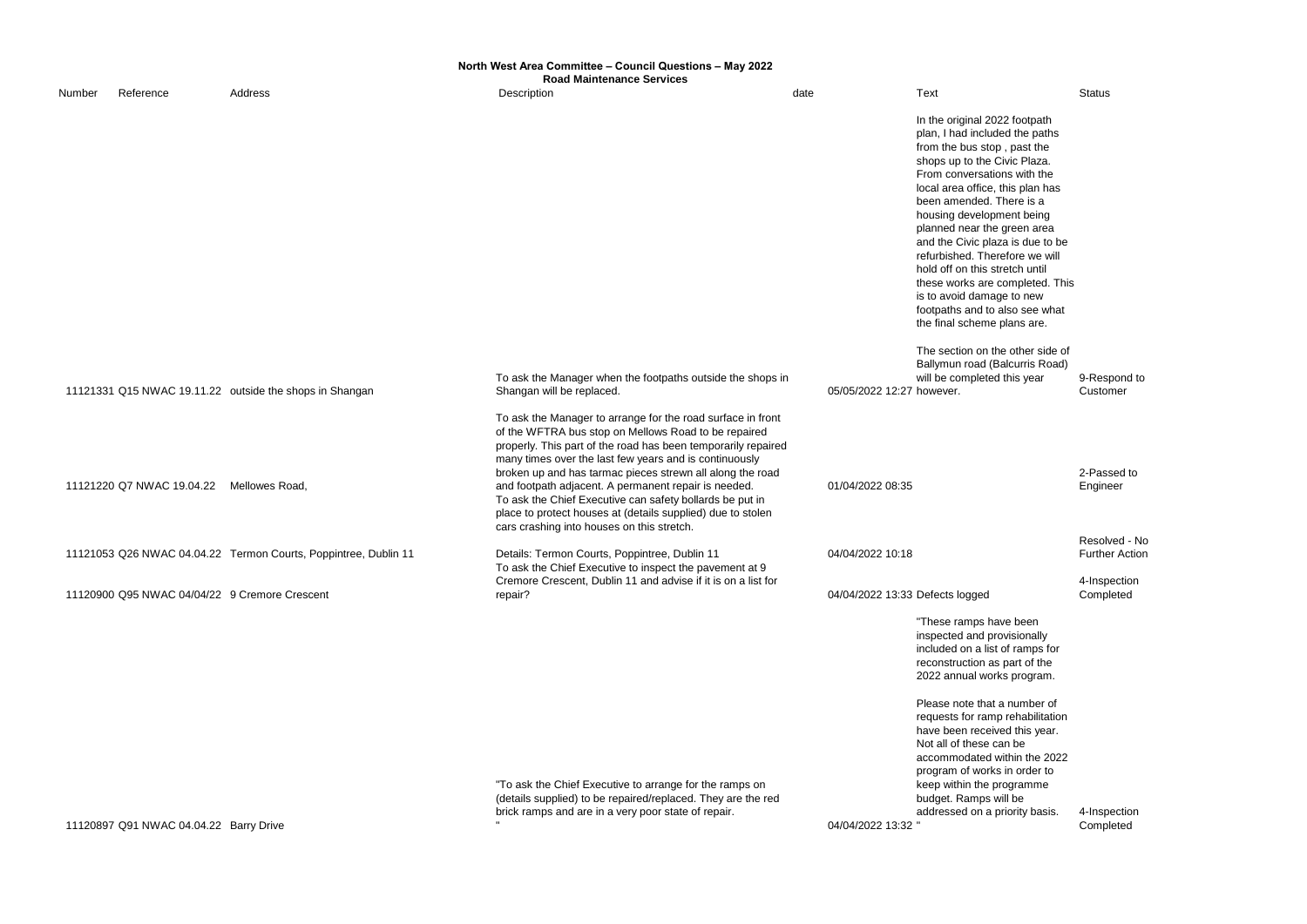4-Inspection Completed

**Construction** ork at Silloge, Footpath noted is included within Resolved - No Further Action

3-Inspection Required

has been carried tion and the repair. repair is crew availability peting priorities. 4-Inspection Completed

|        |                                                |                                                                           | North West Area Committee - Council Questions - May 2022<br><b>Road Maintenance Services</b>                                                                                                                                                                                                                                                                                                                                                                                                                                                                                                                      |                              |                                                                                                                                                                                                                                                                                                                                                                    |                 |
|--------|------------------------------------------------|---------------------------------------------------------------------------|-------------------------------------------------------------------------------------------------------------------------------------------------------------------------------------------------------------------------------------------------------------------------------------------------------------------------------------------------------------------------------------------------------------------------------------------------------------------------------------------------------------------------------------------------------------------------------------------------------------------|------------------------------|--------------------------------------------------------------------------------------------------------------------------------------------------------------------------------------------------------------------------------------------------------------------------------------------------------------------------------------------------------------------|-----------------|
| Number | Reference                                      | Address                                                                   | Description                                                                                                                                                                                                                                                                                                                                                                                                                                                                                                                                                                                                       | date                         | Text                                                                                                                                                                                                                                                                                                                                                               | <b>Status</b>   |
|        |                                                |                                                                           |                                                                                                                                                                                                                                                                                                                                                                                                                                                                                                                                                                                                                   |                              | In response to this query, an<br>inspection has been carried out<br>at the above location. Several<br>carriageway defects were noted<br>and logged for repair.                                                                                                                                                                                                     |                 |
|        | 11120896 Q90 NWAC 04/04/22 109 Berryfield Road |                                                                           | To ask the Chief Executive to arrange for the roads and<br>footpath adjacent to (details supplied) to be repaired/<br>resurfaced. There are potholes in the road and the grass<br>verge is in a poor state.<br>To ask the Chief Executive to arrange for an inspection of                                                                                                                                                                                                                                                                                                                                         |                              | The grass verge has been<br>damaged by residents driving<br>04/04/2022 13:27 across it for access.                                                                                                                                                                                                                                                                 | 4-Insp<br>Comp  |
|        |                                                | 11120882 Q65 NWAC 04/04/22 McKelvey Road and Avenue                       | the footpaths at (details supplied) with a view to carrying out<br>localised repairs.                                                                                                                                                                                                                                                                                                                                                                                                                                                                                                                             | 24/03/2022 08:14             |                                                                                                                                                                                                                                                                                                                                                                    | 3-Insp<br>Requi |
|        |                                                | 11120849 Q36 NWAC 04/04/22 between Owensilla and Scoil on tSeachtar Laoch | To ask the Chief Executive to add the small portion of<br>footpath to the works in Sillogue between Owensilla and<br>Scoil on tSeachtar Laoch. It is a small stretch of footpath<br>that is in very bad repair and the residents there have had to<br>deal with the road works over the last year with no benefit.                                                                                                                                                                                                                                                                                                | 04/04/2022 10:20 their works | Road Design & Construction<br>carrying out work at Silloge,<br>Footpath noted is included within Resolv                                                                                                                                                                                                                                                            | Furthe          |
|        | 11120074 Q22 NWAC 15/03/22 Beneavin Park       |                                                                           | To ask the Manager if a road safety issue can be address at<br>(details supplied)<br>Details:<br>. The road surface is in a very poor state at Beneavin Park,<br>outside Nos 12/13/14 and the exit out of the estate<br>. The pot hole is now like a sink hole which floods with water;<br>The tarmac has made it worse;<br>•One resident cannot park his car on the street due to cars<br>trying to avoid the<br>sink hole.<br>•The lack of road sweeping has added to the problem as the<br>water cannot flow into the drains. The drains here are also<br>full of leaves and dirt due to the lack of sweeping. |                              | An inspection has been carried<br>out at this location and the<br>defect listed for repair.<br>Completion of repair is<br>dependent on crew availability<br>04/04/2022 13:24 and other competing priorities.<br>Mellows Road has been<br>included on this year's annual<br>works program. Some localised<br>sections of Mellows Avenue<br>have also been included. | 4-Insp<br>Comp  |
|        |                                                |                                                                           | To ask the Manager for an update on footpath repairds to                                                                                                                                                                                                                                                                                                                                                                                                                                                                                                                                                          |                              | Tender documents are currently<br>being prepared and are due to                                                                                                                                                                                                                                                                                                    |                 |

has been i year's annual Some localised llows Avenue included. ents are currently and are due to be issued in the coming weeks.

**Enquiry Resolved** 

11120072 Q46 NWAC 15/03/22 Mellowes Avenue and Mellowes Road

(details supplied) where they are in particularly bad condition in some parts 04/04/2022 13:23 To ask the Manager provide an update on the repair to the footpath at 24 Maolbuille Road, Dublin 11 04/04/2022 13:22 6-Job Raised To ask the Manager to inspect the pavement at 2 Grove Wood, Dublin 11 as the tree appears to be overgrown and causing damage to the pavement, which is lifting

11120070 Q34 NWAC 15/03/22 24 Maolbuille Road

11120069 Q33 NWAC 15/03/22 2 Grove Wood

significantly 04/04/2022 13:22 8-Job Completed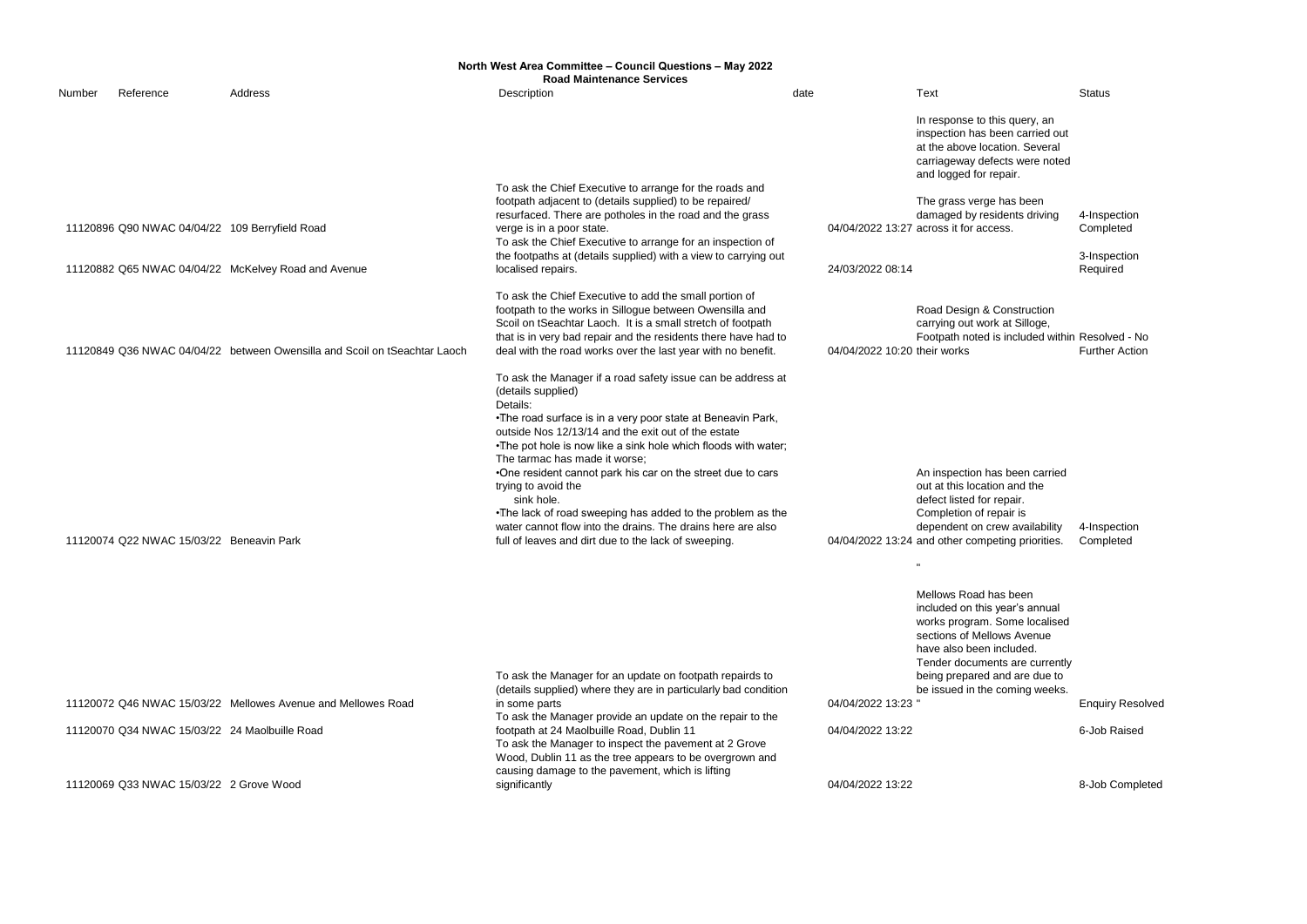|        | North West Area Committee - Council Questions - May 2022<br><b>Road Maintenance Services</b> |                                                       |                                                                                                                                                                                        |                          |                                                                                                                                                                                                                                                                                                                                                             |                                   |  |
|--------|----------------------------------------------------------------------------------------------|-------------------------------------------------------|----------------------------------------------------------------------------------------------------------------------------------------------------------------------------------------|--------------------------|-------------------------------------------------------------------------------------------------------------------------------------------------------------------------------------------------------------------------------------------------------------------------------------------------------------------------------------------------------------|-----------------------------------|--|
| Number | Reference                                                                                    | Address                                               | Description                                                                                                                                                                            | date                     | <b>Text</b>                                                                                                                                                                                                                                                                                                                                                 | <b>Status</b>                     |  |
|        |                                                                                              |                                                       |                                                                                                                                                                                        |                          | Investigations are ongoing to<br>establish the course of action to<br>take on the roundabout.<br>Glasnevin Ave is a busy impact<br>level 3 road, which carries<br>certain restrictions to working<br>hours to minimise traffic<br>disruption. To reinstate the kerb<br>would require lane closures<br>among other traffic restrictions.                     |                                   |  |
|        | 11120068 Q19 NWAC 15/03/22 Glasnevin Avenue                                                  |                                                       | "To ask the Manager to provide an update on the repair of<br>the surrounds at (details supplied)<br>At the roundabout on Glasnevin Avenue"                                             |                          | The damage to the concrete<br>kerb surrounds does not<br>currently pose a hazard and is<br>primarily an aesthetic issue. As<br>such this is currently a low<br>04/04/2022 13:20 priority concern for RMS.                                                                                                                                                   | 4-Inspection<br>Completed         |  |
|        |                                                                                              |                                                       | To ask the Manager to provide an update on the pooling of<br>water on the carriageway outside the Barbers on Jamestown                                                                 |                          | An investigation revealed that an<br>adjacent gully had become<br>blocked. This was cleaned out to<br>resolve the issue.                                                                                                                                                                                                                                    | Resolved - No                     |  |
|        |                                                                                              | 11120065 Q17 NWAC 15/03/22 Jamestown Road/McKee Aveue | Road/McKee Avenue.                                                                                                                                                                     | 04/04/2022 13:19 "       | From consulting record<br>photographs, the dip in the<br>footpath that existed prior to the<br>new footpaths being installed<br>was the result of localised<br>settlement of the kerbs. There is<br>no evidence of this being<br>intended as a crossing point<br>onto the path. Recent works<br>have seen the installation of<br>three dishing's around the | <b>Further Action</b>             |  |
|        |                                                                                              |                                                       | To ask the Manager to reinstate the dip on the pathway<br>around the green at (details supplied)                                                                                       |                          | perimeter of the Park. One of<br>which is only 30m from this<br>location.                                                                                                                                                                                                                                                                                   |                                   |  |
|        | 11120056 Q11 NWAC 15/03/22 64 Tolka Estate                                                   |                                                       | Details: Tolka Estate, the dip was not reinstated during<br>recent pavement works, directly across from 64 Tolka<br>Estate.<br>To ask the Manager for an update on the improvements in |                          | There are no plans for additional Resolved - No<br>04/04/2022 13:17 works in this area.                                                                                                                                                                                                                                                                     | <b>Further Action</b>             |  |
|        | Q10 NWACM<br>11120290 15/03/22                                                               | Courts Laneways in Poppintree                         | the Courts Laneways in Poppintree after the successful pilot<br>in Druid last year.<br>To ask the Manager to repair the ramp on Shangan Road at                                        |                          | 04/04/2022 13:16 Referred to Housing                                                                                                                                                                                                                                                                                                                        | Referred to<br>Utility/other Dept |  |
|        | 11120055 Q8 NWAC 15/03/22                                                                    | Shangan Road                                          | the traffic lights, there are a number of holes in it and it is a<br>very busy junction.<br>To ask the Chief Executive to review the footpaths and road                                | 04/04/2022 13:14 Program | Ramps added to 2022 Wprls                                                                                                                                                                                                                                                                                                                                   | 4-Inspection<br>Completed         |  |
|        | 11119507 Q21 CM 07/03/22                                                                     | <b>NORTH ROAD</b>                                     | on North Road Finglas for remedial work and to also ensure<br>there are regular clean ups of this area.<br>To ask the Chief Executive to carry out an assessment of                    | 17/02/2022 18:12         |                                                                                                                                                                                                                                                                                                                                                             | 3-Inspection<br>Required          |  |
|        | 11119808 Q72 CM 07/03/22                                                                     | <b>Glasnevin Park</b>                                 | the carriage way in (details supplied) with a view to repair,<br>sections of the roadway are sinking.                                                                                  | 04/04/2022 13:13         |                                                                                                                                                                                                                                                                                                                                                             | 6-Job Raised                      |  |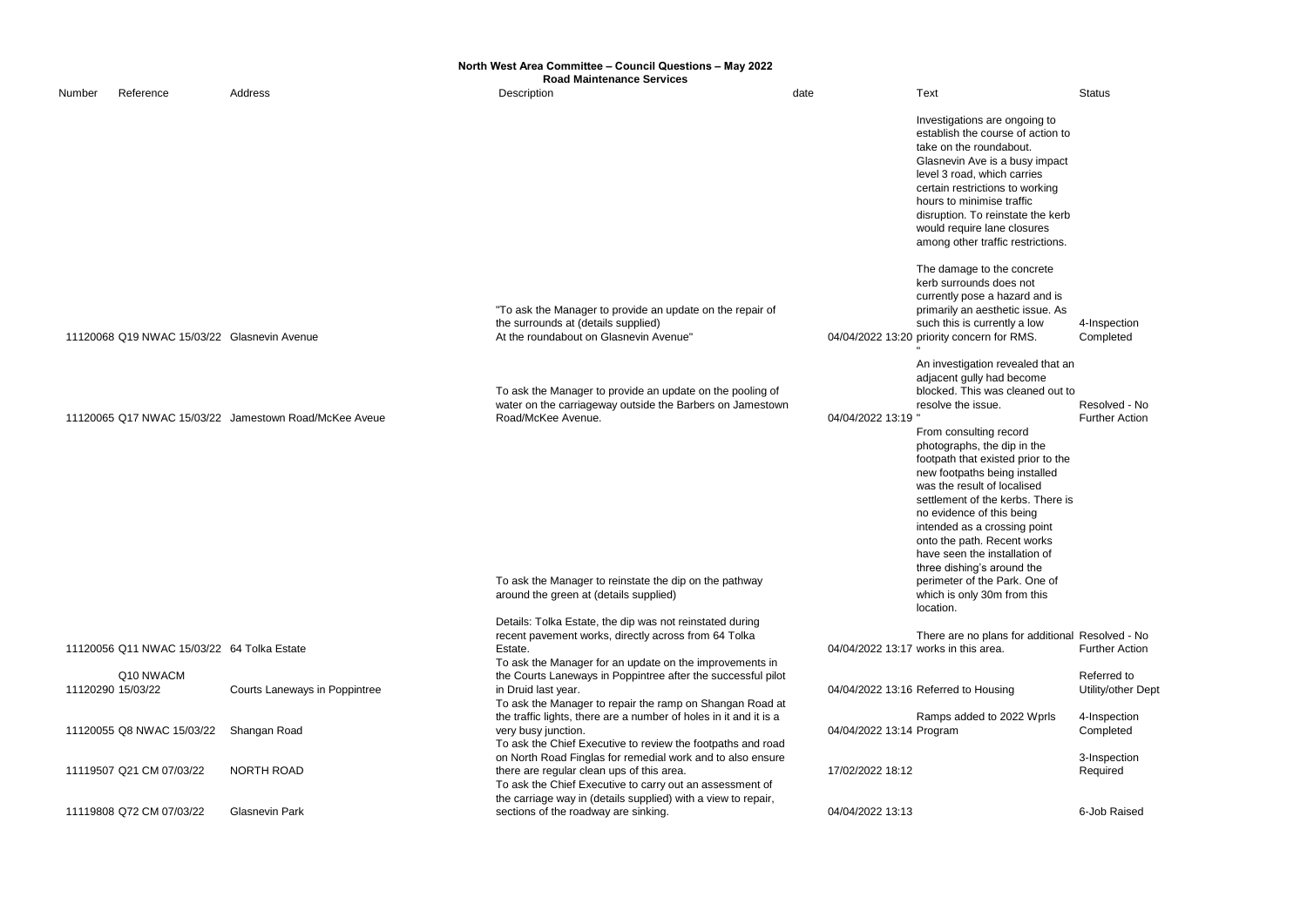|                   |                                              |                                                                                           | North West Area Committee - Council Questions - May 2022<br><b>Road Maintenance Services</b>                                                                                                                               |                          |                                                                                                                                                                                                                                                                                                                                                                                           |                                   |
|-------------------|----------------------------------------------|-------------------------------------------------------------------------------------------|----------------------------------------------------------------------------------------------------------------------------------------------------------------------------------------------------------------------------|--------------------------|-------------------------------------------------------------------------------------------------------------------------------------------------------------------------------------------------------------------------------------------------------------------------------------------------------------------------------------------------------------------------------------------|-----------------------------------|
| Number            | Reference                                    | Address                                                                                   | Description                                                                                                                                                                                                                | date                     | Text                                                                                                                                                                                                                                                                                                                                                                                      | <b>Status</b>                     |
|                   |                                              |                                                                                           |                                                                                                                                                                                                                            |                          | Please note that this section of<br>road encompasses approx.<br>6.4km of cycle tracks. Can more<br>specifics be given to areas that<br>require attention and an<br>inspection will be carried out.                                                                                                                                                                                        |                                   |
| 11118911 15/02/22 | Q45 NWACM                                    | cycle lanes along the Finglas Road which run from<br>Finglas down past Glasnevin cemetery | To ask the Manager to arrange for the upgrade of cycle<br>lanes along the Finglas Road which run from Finglas down<br>past Glasnevin cemetery. This section of road has been left<br>in a poor state for a very long time. | 04/04/2022 13:02 Road.   | For reference, the R135 (Finglas<br>Rd) is in the NW Area from<br>Finglas village to the Old Finglas 9-Respond to                                                                                                                                                                                                                                                                         | Customer                          |
|                   |                                              |                                                                                           | "To ask the Manager to arrange for an inspection and<br>repair/re-instatement of the footpaths in Wellmount Green<br>and Crescent where they are in a really poor condition.                                               |                          | Consideration to be given to<br>include Wellmount Green &<br>Crescent in 2023 Annual Works 4-Inspection                                                                                                                                                                                                                                                                                   |                                   |
|                   |                                              | 11118903 Q47 NWAC 15/02/22 Wellmount Green and Crescent                                   |                                                                                                                                                                                                                            | 06/05/2022 12:28 Program |                                                                                                                                                                                                                                                                                                                                                                                           | Completed                         |
|                   | 11118902 Q5 NWAC 15/02/22                    | <b>Dunsink Avenue</b>                                                                     | To ask the Manager to arrange to resurface the road on<br>Ratoath Drive where there are a number of potholes.                                                                                                              | 04/04/2022 12:58 Program | Ramps added to 2022 Works                                                                                                                                                                                                                                                                                                                                                                 | 4-Inspection<br>Completed         |
|                   | 11118901 Q8 NWAC 15/02/22                    |                                                                                           | To ask the Manager to arrange to resurface the road on<br>Ratoath Drive where there are a number of potholes.                                                                                                              |                          | An inspection has been carried<br>out at this location. The road is<br>generally in a fair condition and<br>does not currently require full<br>resurfacing. A number of<br>localised defects were noted<br>and have been logged for repair.<br>Due to the current backlog of<br>works, it is not possible to<br>confirm a timeline for the<br>04/04/2022 12:54 completion of the repairs. | 4-Inspection<br>Completed         |
|                   |                                              |                                                                                           | "To ask the Manager to arrange for the repair of the pothole<br>at (details supplied).                                                                                                                                     |                          | "An inspection has been carried<br>out at this location and a defect<br>has been logged onto our asset<br>management system for repair.<br>It will be addressed in order of<br>priority and crew availability.                                                                                                                                                                            |                                   |
|                   |                                              | 11118900 Q12 NWAC 15/02/22 Mellowes Road outside the WFTRA                                | Details: Mellowes Road just outside the WFTRA centre<br>To ask the Manager to examine the possibility of putting                                                                                                           | 04/04/2022 12:53 "       |                                                                                                                                                                                                                                                                                                                                                                                           | 4-Inspection<br>Completed         |
|                   | 11118899 Q15 NWAC 15/02/22 71 Wellmount Road |                                                                                           | bollards or another mechanism at (details supplied) to stop<br>cars parking on the green space there.                                                                                                                      |                          | 04/04/2022 12:50 Referred to TAG                                                                                                                                                                                                                                                                                                                                                          | Referred to<br>Utility/other Dept |
|                   |                                              |                                                                                           |                                                                                                                                                                                                                            |                          | An inspection has been carried<br>out at this location. A number of<br>localised defects were noted<br>and have been logged for repair.                                                                                                                                                                                                                                                   |                                   |
|                   | 11118898 Q14 NWAC 15/02/22 Finglas Park      |                                                                                           | To ask the Manager to carry out an assessment of the<br>roadway throughout (details supplied). Parts of which are<br>sinking.                                                                                              |                          | Due to the current backlog of<br>works, it is not possible to<br>confirm a timeline for the<br>04/04/2022 12:45 completion of the repairs.                                                                                                                                                                                                                                                | 4-Inspection<br>Completed         |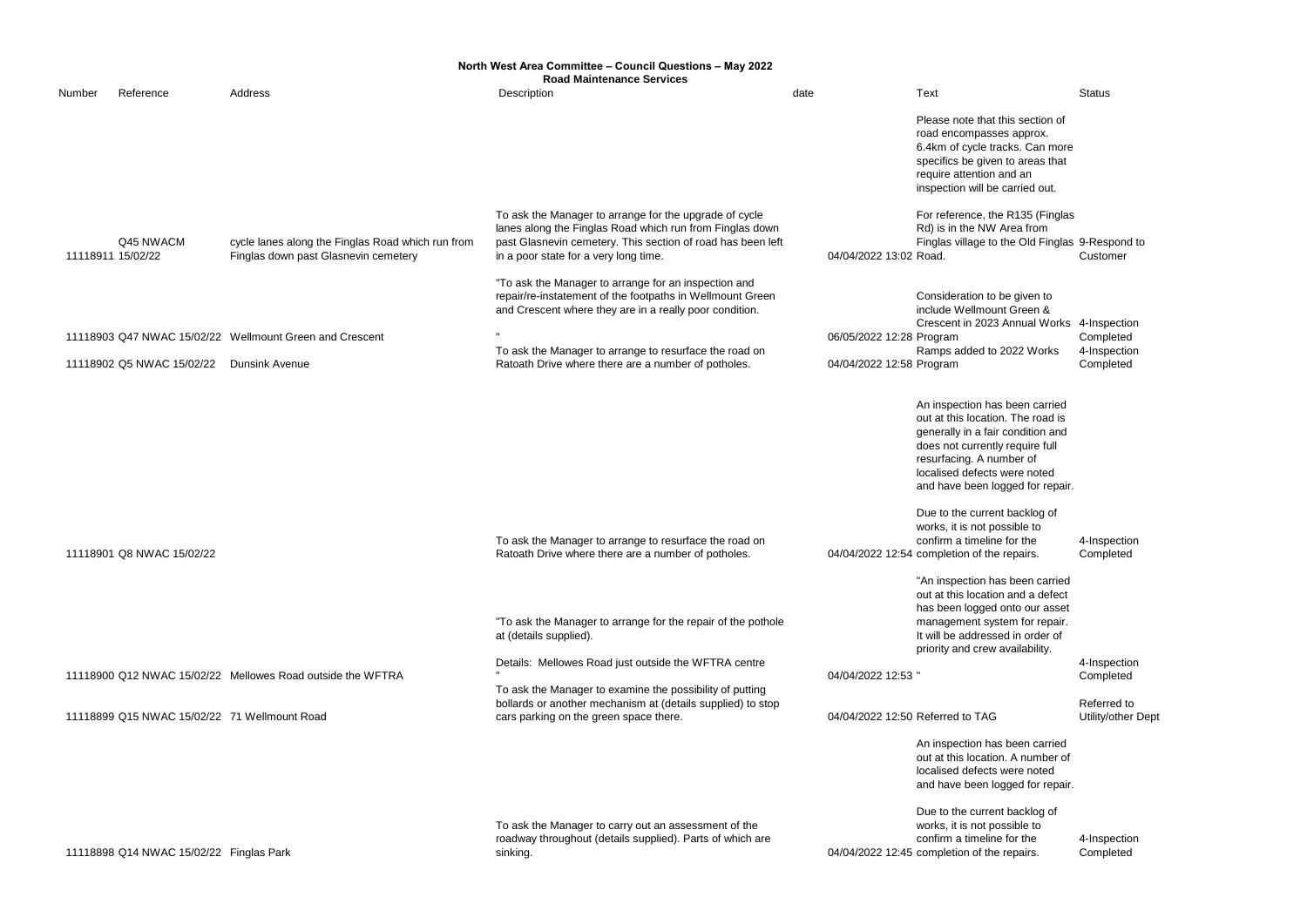|        |                                                 |                                                                   | North West Area Committee - Council Questions - May 2022<br><b>Road Maintenance Services</b>                                                                                                                                                                                                                                                                                                                                                                                                                                                                                                                                                                              |                                     |                                                                                                                       |                                                  |
|--------|-------------------------------------------------|-------------------------------------------------------------------|---------------------------------------------------------------------------------------------------------------------------------------------------------------------------------------------------------------------------------------------------------------------------------------------------------------------------------------------------------------------------------------------------------------------------------------------------------------------------------------------------------------------------------------------------------------------------------------------------------------------------------------------------------------------------|-------------------------------------|-----------------------------------------------------------------------------------------------------------------------|--------------------------------------------------|
| Number | Reference                                       | Address                                                           | Description<br>To ask the Manager to arrange a site visit to (details                                                                                                                                                                                                                                                                                                                                                                                                                                                                                                                                                                                                     | date                                | Text<br>Investigations underway to look                                                                               | <b>Status</b>                                    |
|        |                                                 | 11118897 Q20 NWAC 15/02/22 106 - 144 Ballygall Road West          | supplied) to look at options for the tarmac area, which is<br>very unsightly.                                                                                                                                                                                                                                                                                                                                                                                                                                                                                                                                                                                             | 06/05/2022 12:29 tarmac area.       | at regreenign sections of the                                                                                         | 4-Inspection<br>Completed                        |
|        |                                                 | 11118896 Q17 NWAC 15/02/22 91 Willow Park Grove, Glasnevin        | To ask the Manager to carry out an assessment of the<br>pathway at (details supplied) with a view to repair.<br>"To ask the Manager to repair the footpath at 61 Pinewood<br>Crescent.                                                                                                                                                                                                                                                                                                                                                                                                                                                                                    | 04/04/2022 12:43                    |                                                                                                                       | 6-Job Raised                                     |
|        |                                                 | 11118895 Q30 NWAC 15/02/22 61 Pinewood Crescent                   |                                                                                                                                                                                                                                                                                                                                                                                                                                                                                                                                                                                                                                                                           | 06/05/2022 12:40                    | This defect has been previously<br>logged onto our asset<br>management system (Enquiry<br>No 11103180). An inspection | 4-Inspection<br>Completed                        |
|        |                                                 |                                                                   | "To ask the Manager to repair the footpath at 51 Grove Park<br>Road as it is raised and poses a trip hazard.                                                                                                                                                                                                                                                                                                                                                                                                                                                                                                                                                              |                                     | has been arranged and repairs<br>will be completed, subject to<br>other competing priorities and                      | 4-Inspection                                     |
|        | 11118894 Q29 NWAC 15/02/22 15 Grove Park Road   |                                                                   | "To ask the Chief Executive to arrange for a repair of the<br>brickwork on the roundabout (details supplied).                                                                                                                                                                                                                                                                                                                                                                                                                                                                                                                                                             | 04/04/2022 12:33 crew availability. |                                                                                                                       | Completed                                        |
|        | 11118622 Q62 CM 07/02/22                        | <b>Glasnevin Avenue</b>                                           | Details: Glasnevin Avenue.                                                                                                                                                                                                                                                                                                                                                                                                                                                                                                                                                                                                                                                | 04/04/2022 12:00                    |                                                                                                                       | 4-Inspection<br>Completed                        |
|        |                                                 | 11117936 Q43 NWAC 18.01.22 Ratoath Road, north of Kilshane Road   | To ask the Manager to improve the safety at Ratoath Road,<br>north of Kilshane Road so that people in the homes in the<br>travelling community on Ratoath Road and Dunsink Lane<br>can safely travel to and from their homes as currently there<br>is no footpath or safe pedestrian route and is an<br>unacceptable risk for residents and to give an update to<br>progress on this issue as it has been raised before with both<br>Dublin City Council and Fingal County Council, and Fingal<br>County Council has said that it is under the remit of Dublin<br>City Council (Ref: Fingal Area Question R21\18268).<br>To ask the Manager for an update on Ratoath Road |                                     | 04/04/2022 10:26 Issue not for RMS                                                                                    | Referred to<br>Utility/other Dept<br>Referred to |
|        | 11117934 Q39 NWAC 18.01.22 Ratoath Road         |                                                                   | upgrade (Ratoath Avenue to Westwood Road                                                                                                                                                                                                                                                                                                                                                                                                                                                                                                                                                                                                                                  |                                     | 04/04/2022 10:29 Not RMS area of responsibilty                                                                        | Utility/other Dept                               |
|        |                                                 |                                                                   | To ask the Chief Executive the process for erecting masts in<br>the city and if a report can be issued on the one recently<br>erected at (details supplied) of which no public reps or local<br>area office were informed.                                                                                                                                                                                                                                                                                                                                                                                                                                                |                                     |                                                                                                                       |                                                  |
|        | 11121075 Q68 NWAC 04/04/22 Willow Park Crescent |                                                                   | Details: At the shops at Willow Park Crescent, Dublin 11.<br>To ask the Manager to provide a report on the new                                                                                                                                                                                                                                                                                                                                                                                                                                                                                                                                                            | 30/03/2022 08:38                    |                                                                                                                       | <b>Enquiry Resolved</b>                          |
|        | 11117877 Q16 NWAC 18/01/22 Willow Park Crescent |                                                                   | electricity box on Willow Park Crescent, did it require<br>permission and what is its purpose.<br>To ask the Manager to repair a pothole at the Finglas                                                                                                                                                                                                                                                                                                                                                                                                                                                                                                                   | 05/01/2022 15:58                    |                                                                                                                       | 2-Passed to<br>Engineer                          |
|        | 11117876 Q45 NWAC 18/01/22 No. 9 McKee Road     | Finglas Park/McKee Road junction, at junction with                | Park/McKee Road junction, at the southern junction close to<br>number 9 McKee Road.<br>To ask the Manager to arrange for the ramps on the                                                                                                                                                                                                                                                                                                                                                                                                                                                                                                                                 | 06/05/2022 13:01                    |                                                                                                                       | 2-Passed to<br>Inspector<br>4-Inspection         |
|        |                                                 | 11117875 Q36 NWAC 18/01/22 a) Abbotstown Avenue, b) Westwood Road | following roads to be upgraded.                                                                                                                                                                                                                                                                                                                                                                                                                                                                                                                                                                                                                                           | 04/04/2022 10:46                    |                                                                                                                       | Completed                                        |
|        | 11117873 Q35 NWAC 18/01/22 Mellowes Avenue      |                                                                   | To ask the Manager to arrange for the footpaths on (details<br>supplied) to be inspected and repaired where necessary.                                                                                                                                                                                                                                                                                                                                                                                                                                                                                                                                                    |                                     | A potion of defects were added<br>04/04/2022 10:51 to 2022 Program of Works.                                          | 4-Inspection<br>Completed                        |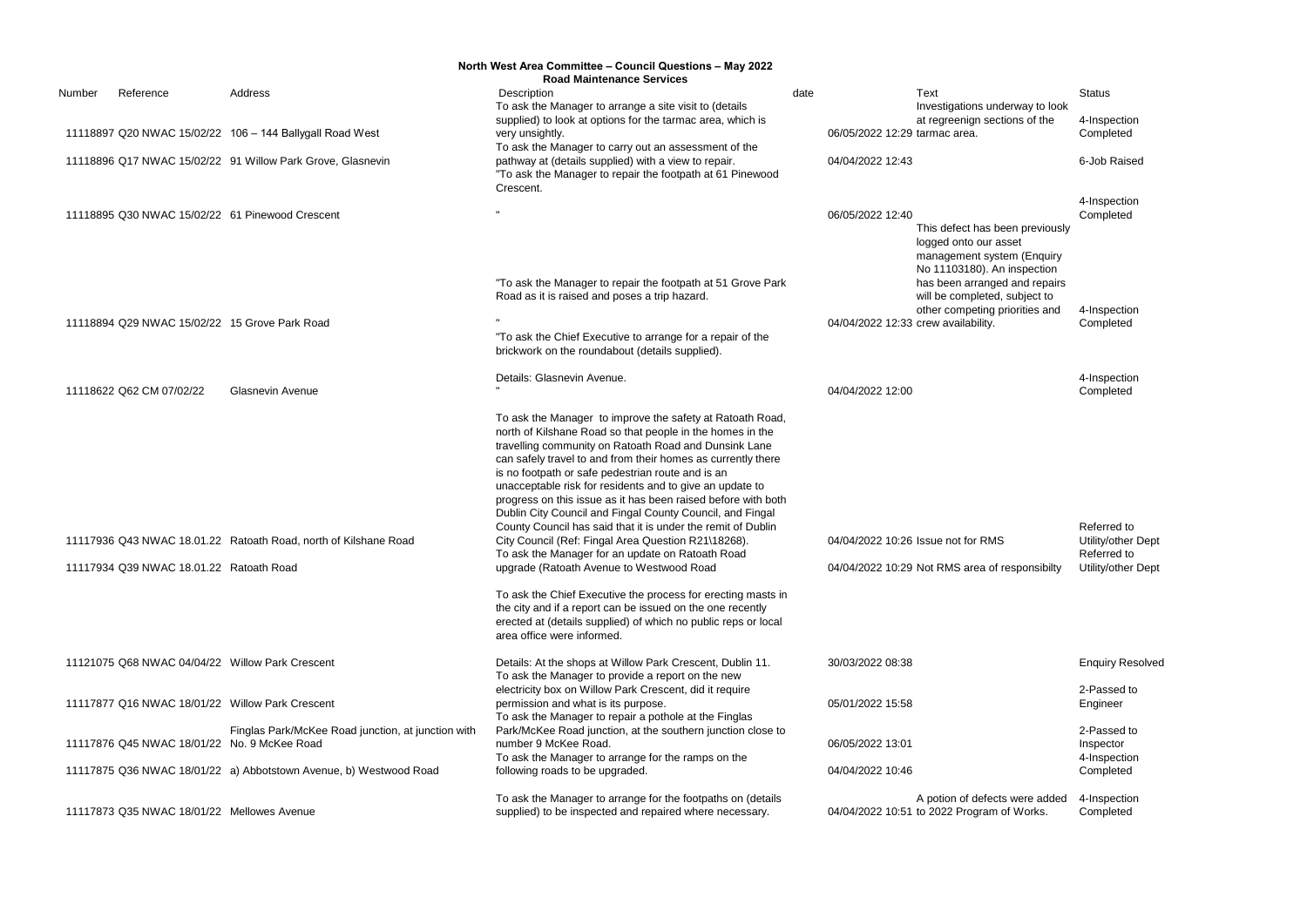|        |                                               |                                                                                                                               | North West Area Committee - Council Questions - May 2022                                                                                                                                                                                                                                                                                                                                                                                                                                                                                                            |      |                           |                                                                                                    |                                                      |
|--------|-----------------------------------------------|-------------------------------------------------------------------------------------------------------------------------------|---------------------------------------------------------------------------------------------------------------------------------------------------------------------------------------------------------------------------------------------------------------------------------------------------------------------------------------------------------------------------------------------------------------------------------------------------------------------------------------------------------------------------------------------------------------------|------|---------------------------|----------------------------------------------------------------------------------------------------|------------------------------------------------------|
| Number | Reference                                     | Address                                                                                                                       | <b>Road Maintenance Services</b><br>Description                                                                                                                                                                                                                                                                                                                                                                                                                                                                                                                     | date |                           | Text                                                                                               | <b>Status</b>                                        |
|        | 11117872 Q33 NWAC 18/01/22 301 Casement Road  |                                                                                                                               | To ask the Manager to arrange for the tarmac landing in<br>front of 301 Casement Road to be re-surfaced as it is in very<br>poor condition and has many trip hazards on it.                                                                                                                                                                                                                                                                                                                                                                                         |      | 04/04/2022 10:54 grass.   | Parks consulted in converting<br>area back to wildflowers or                                       | 4-Inspection<br>Completed                            |
|        | 11117870 Q5 NWAC 18/01/22                     | 11117871 Q21 NWAC 18/01/22 Tax Assist, McKee Avenue<br>Our Lady of Victories School and the Credit Union on<br>Ballymun Road. | To ask the Manager to inspect the pooling of water at<br>(details supplied)<br>Details: outside the tax assist/ opticians on McKee Avenue,<br>this may be due to the road being resurfaced recently.<br>To ask the Manager to look at the footpaths at Our Lady of<br>Victories School and the Credit Union on Ballymun Road.<br>They are in very poor condition and require immediate<br>attention.<br>"To ask the Chief Executive to arrange for some repair<br>works to be carried out on (details supplied) where the side<br>of the road is being broken away. |      | 04/04/2022 11:05 of Works | Gully blocked by Debris. Cleared<br>04/04/2022 10:47 by Lagan,<br>Defects added to 2022 Prgram     | <b>Enquiry Resolved</b><br>4-Inspection<br>Completed |
|        | 11117691 Q10 NWAC 10.01.22 Westwood Road      | Ratoath Road between Ratoath Avenue and                                                                                       | Details: Ratoath Road between Ratoath Avenue and<br>Westwood Road                                                                                                                                                                                                                                                                                                                                                                                                                                                                                                   |      |                           | Job 41141225 - 16-Work<br>Completed - Site Clear, Done by<br>04/04/2022 07:46 Work Crew and hotbox | 8-Job Completed                                      |
|        | 11117650 Q63 NWAC 10.01.22 10 Casement Drive, |                                                                                                                               | To ask the Chief Executive to arrange for the repair of the<br>sunken roadway at (details supplied).<br>Details: 10 Casement Drive, see below photo for reference.<br>"To ask the Chief Executive to arrange for the repair of the<br>badly uplifted footpath at (details supplied).                                                                                                                                                                                                                                                                                |      |                           | Job 41141227 - 16-Work<br>Completed - Site Clear, Done by<br>21/04/2022 07:41 Work Crew and hotbox | 8-Job Completed                                      |
|        | 11117649 Q62 NWAC 10.01.22 69 Casement Park   |                                                                                                                               | Details: 69 Casement Park<br>"To ask the Manager to provide an update on the repair of<br>the car park surface at (details supplied)                                                                                                                                                                                                                                                                                                                                                                                                                                |      |                           | Job 41141228 - 01-Job Raised,<br>Defect Job created via<br>10/02/2022 08:48 Connector              | 6-Job Raised                                         |
|        | 11117024 Q16 NWAC 14.12.21 Dublin 11).        | Glasnevin Avenue (73 Glasnevin Ave, Ballygall,                                                                                | Details: The Autobahn Car Park<br>To ask the Manager can the big electric pole on the corner<br>of St. Pappins Road and Ballymun Road be painted. It is                                                                                                                                                                                                                                                                                                                                                                                                             |      |                           | 08/12/2021 14:44 Autobahn Carpark not TIC                                                          | Resolved - No<br><b>Further Action</b>               |
|        | 11117020 Q36 NWAC 14.12.21 St. Pappins Road   |                                                                                                                               | rusting and the paint is flaking off and it looks unsightly.<br>Locals are carrying out cleaning around the area and this<br>doesn't look great.<br>"To ask the Chief Executive to arrange for some repair<br>works to be carried out on (details supplied) where the side<br>of the road is being broken away.                                                                                                                                                                                                                                                     |      |                           | 08/12/2021 14:07 Not RMS Issue                                                                     | Referred to<br>Utility/other Dept                    |
|        | 11117294 Q10 CM 10/01/22                      | Ratoath Road between Ratoath Avenue and<br>Westwood Road                                                                      | Details: Ratoath Road between Ratoath Avenue and<br>Westwood Road                                                                                                                                                                                                                                                                                                                                                                                                                                                                                                   |      | 14/12/2021 11:51          |                                                                                                    | 4-Inspection<br>Completed                            |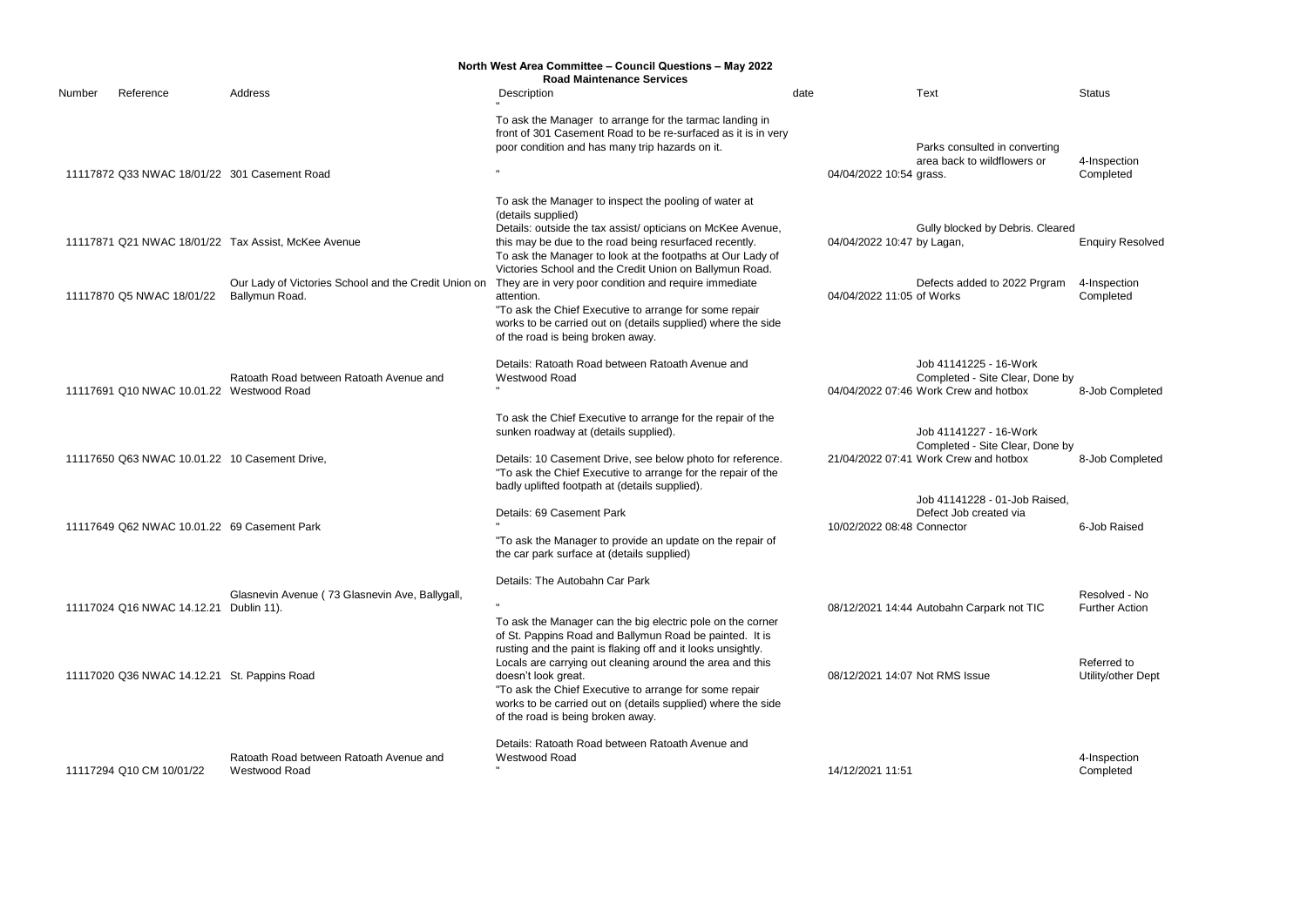4-Inspection **Completed** 

**Enquiry Resolved** 

- 16-Work lite Clear, Done by<br>id hotbox 8-Job Completed

6-Job Raised

6-Job Raised

Referred to Utility/other Dept

ve to be part of 2022 ntracts Resolved - No Further Action

|        |                                          |                                                                                    | North West Area Committee - Council Questions - May 2022                                                                                                                                                                                                                                                                                                 |                                |                                                                                                    |                    |
|--------|------------------------------------------|------------------------------------------------------------------------------------|----------------------------------------------------------------------------------------------------------------------------------------------------------------------------------------------------------------------------------------------------------------------------------------------------------------------------------------------------------|--------------------------------|----------------------------------------------------------------------------------------------------|--------------------|
| Number | Reference                                | Address                                                                            | <b>Road Maintenance Services</b><br>Description<br>"To ask the Manager provide an update on the request for<br>the path repairs outside (details supplied) where the tree<br>roots have lifted the paving and it is very dangerous for<br>pedestrians.                                                                                                   | date                           | Text                                                                                               | Status             |
|        |                                          | 11117018 Q34 NWAC 14.12.21 13 Cranogue Terrace                                     | Details: 13 Cranogue Terrace<br>To ask the Manager repair the pothole outside 14/16                                                                                                                                                                                                                                                                      | 08/12/2021 14:39 Passed to IMU |                                                                                                    | Referr<br>Utility/ |
|        |                                          | 11117017 Q25 NWAC 14.12.21 14/16 Ballygall Avenue                                  | Ballygall Avenue which was listed for repair some months<br>ago.                                                                                                                                                                                                                                                                                         | 04/04/2022 11:13               |                                                                                                    | 4-Insp<br>Comp     |
|        |                                          |                                                                                    | "To ask the Manager inspect and repair the section of<br>footpath at (details supplied) as it consists of tarmac/gravel<br>which has crumbled and is in poor condition.                                                                                                                                                                                  |                                |                                                                                                    |                    |
|        |                                          | 11117014 Q21 NWAC 14.12.21 106-144 Ballygall Road West                             | Details: 106-144 Ballygall Road West<br>"To ask the Manager to provide an update on the repair of<br>the carpark surface at (details supplied)                                                                                                                                                                                                           | 04/04/2022 12:31               |                                                                                                    | Enqui              |
|        |                                          | 11117008 Q15 NWAC 14.12.21 The Barry shops car park                                | Details: The Barry shops car park<br>"To ask the Manager to arrange for the repair of the pathway<br>outside (details supplied)                                                                                                                                                                                                                          |                                | Job 41142115 - 16-Work<br>Completed - Site Clear, Done by<br>06/05/2022 07:45 Work Crew and hotbox | 8-Job              |
|        |                                          | "42 Barry Park                                                                     | Details: 42 Barry Park                                                                                                                                                                                                                                                                                                                                   |                                | Job 41140944 - 01-Job Raised,<br>Defect Job created via                                            |                    |
|        | 11117004 Q14 NWAC 1412.21 "              |                                                                                    | "To ask the Manager to arrange for the repair of the<br>pavement outside (details supplied)                                                                                                                                                                                                                                                              | 14/12/2021 12:34 Connector     |                                                                                                    | 6-Job              |
|        | 11117002 Q13 NWAC 14.12.21 30 Grove Road |                                                                                    | Details: 30 Grove Road<br>To ask the Manager to repair the road at Balbutcher Drive, It                                                                                                                                                                                                                                                                  | 16/12/2021 15:41 Connector     | Job 41141106 - 01-Job Raised,<br>Defect Job created via<br>Balbutcher drive to be                  | 6-Job              |
|        | 11117001 Q4 NWAC 14.12.21                | <b>Balbutcher Drive</b>                                                            | is in a really poor condition and has been requested many<br>times for remedial works.<br>To ask the Manager to get the footpaths repaired all around<br>the new Oiléan na Crannóige development. The paths                                                                                                                                              |                                | resurfaced as part of 2022<br>08/12/2021 12:14 resurfacing contracts                               | Resol<br>Furthe    |
|        | 11117000 Q1 NWAC 14.12.21                | around the new Oiléan na Crannóige development<br>Knowth Court and Balbutcher Lane | leading up from Knowth Court have potholes in them and<br>the ones on Balbutcher Lane are all sunken.<br>"To ask the Chief Executive to provide an update on the<br>footpath repair at (details supplied) as the resident at no 95<br>has recently been diagnosed as clinically blind and the poor<br>condition of the footpath is a significant hazard. | 01/12/2021 12:51               |                                                                                                    | 2-Pas<br>Engine    |
|        |                                          | 11116767 Q121 NWAC 6.12.21 95 McKee Road Dublin 11                                 | Details: 95 McKee Road Dublin 11                                                                                                                                                                                                                                                                                                                         | 04/04/2022 11:46               |                                                                                                    | 8-Job              |
|        |                                          |                                                                                    | To ask the Chief Executive to replace the street sign on<br>(details supplied) which fell off earlier this year?                                                                                                                                                                                                                                         |                                |                                                                                                    |                    |
|        |                                          | 11116766 Q119 NWAC 6.12.21 Cedarwood Close, Dublin 11                              | Details: Cedarwood Close, Dublin 11<br>To ask the Chief Executive to arrange for the repair of the<br>footpath at (details supplied).                                                                                                                                                                                                                    | 14/12/2021 19:52               | Job 41141044 - 01-Job Raised,                                                                      | 4-Insp<br>Comp     |
|        |                                          | 11116765 Q112 NWAC 6.12.21 141 Glasnevin Avenue, Dublin 11                         | Details: 141 Glasnevin Avenue, Dublin 11                                                                                                                                                                                                                                                                                                                 | 16/12/2021 10:08 Connector     | Defect Job created via                                                                             | 6-Job              |

2-Passed to Engineer

8-Job Completed

4-Inspection Completed

6-Job Raised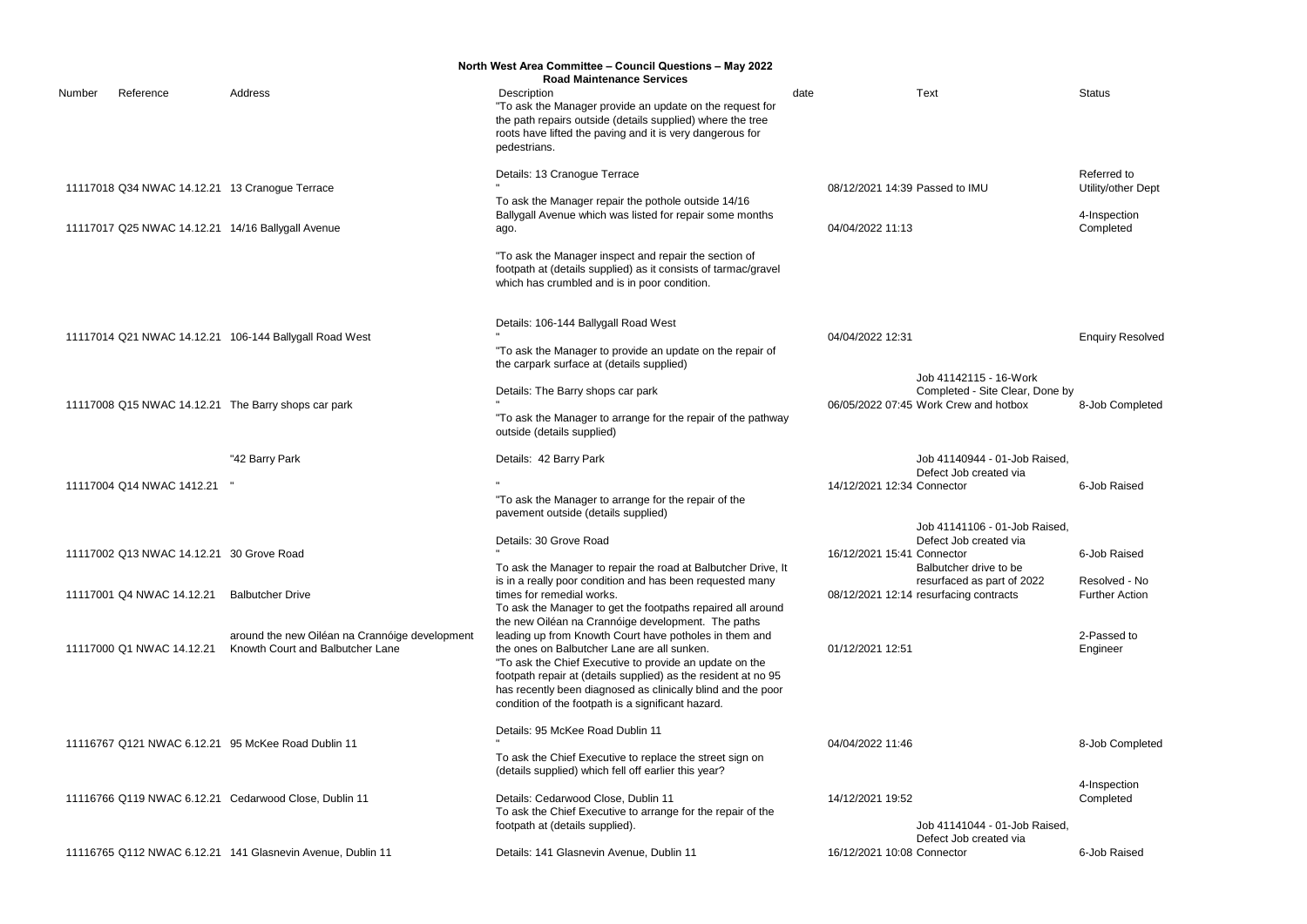|           |                                                                                                                                 |                                                                                                                                                                                                                                                                                                                               |                                                                                                                                                                                                                                                                                                                                                                                                                                                                                                                                                                                                                                                                                                                                                                                                                                                                                                                                                                                                                                                                                                                                                                                                                                                                                                                                                                                                                                                                                                                                             |      |                                                                              | <b>Status</b>                                                                                                                                                                                                                                                                                                                                                                                                                                                                                                                                                |
|-----------|---------------------------------------------------------------------------------------------------------------------------------|-------------------------------------------------------------------------------------------------------------------------------------------------------------------------------------------------------------------------------------------------------------------------------------------------------------------------------|---------------------------------------------------------------------------------------------------------------------------------------------------------------------------------------------------------------------------------------------------------------------------------------------------------------------------------------------------------------------------------------------------------------------------------------------------------------------------------------------------------------------------------------------------------------------------------------------------------------------------------------------------------------------------------------------------------------------------------------------------------------------------------------------------------------------------------------------------------------------------------------------------------------------------------------------------------------------------------------------------------------------------------------------------------------------------------------------------------------------------------------------------------------------------------------------------------------------------------------------------------------------------------------------------------------------------------------------------------------------------------------------------------------------------------------------------------------------------------------------------------------------------------------------|------|------------------------------------------------------------------------------|--------------------------------------------------------------------------------------------------------------------------------------------------------------------------------------------------------------------------------------------------------------------------------------------------------------------------------------------------------------------------------------------------------------------------------------------------------------------------------------------------------------------------------------------------------------|
|           |                                                                                                                                 |                                                                                                                                                                                                                                                                                                                               |                                                                                                                                                                                                                                                                                                                                                                                                                                                                                                                                                                                                                                                                                                                                                                                                                                                                                                                                                                                                                                                                                                                                                                                                                                                                                                                                                                                                                                                                                                                                             |      |                                                                              |                                                                                                                                                                                                                                                                                                                                                                                                                                                                                                                                                              |
|           |                                                                                                                                 | pathway at (details supplied)                                                                                                                                                                                                                                                                                                 |                                                                                                                                                                                                                                                                                                                                                                                                                                                                                                                                                                                                                                                                                                                                                                                                                                                                                                                                                                                                                                                                                                                                                                                                                                                                                                                                                                                                                                                                                                                                             |      |                                                                              |                                                                                                                                                                                                                                                                                                                                                                                                                                                                                                                                                              |
| Q48 NWACM |                                                                                                                                 | Details: Northway Park                                                                                                                                                                                                                                                                                                        |                                                                                                                                                                                                                                                                                                                                                                                                                                                                                                                                                                                                                                                                                                                                                                                                                                                                                                                                                                                                                                                                                                                                                                                                                                                                                                                                                                                                                                                                                                                                             |      |                                                                              |                                                                                                                                                                                                                                                                                                                                                                                                                                                                                                                                                              |
|           | Northway Park                                                                                                                   |                                                                                                                                                                                                                                                                                                                               |                                                                                                                                                                                                                                                                                                                                                                                                                                                                                                                                                                                                                                                                                                                                                                                                                                                                                                                                                                                                                                                                                                                                                                                                                                                                                                                                                                                                                                                                                                                                             |      |                                                                              | <b>Enquiry Resolved</b>                                                                                                                                                                                                                                                                                                                                                                                                                                                                                                                                      |
|           |                                                                                                                                 |                                                                                                                                                                                                                                                                                                                               |                                                                                                                                                                                                                                                                                                                                                                                                                                                                                                                                                                                                                                                                                                                                                                                                                                                                                                                                                                                                                                                                                                                                                                                                                                                                                                                                                                                                                                                                                                                                             |      |                                                                              | <b>Enquiry Resolved</b>                                                                                                                                                                                                                                                                                                                                                                                                                                                                                                                                      |
|           |                                                                                                                                 | To ask the Chief Executive following on from question 50 on                                                                                                                                                                                                                                                                   |                                                                                                                                                                                                                                                                                                                                                                                                                                                                                                                                                                                                                                                                                                                                                                                                                                                                                                                                                                                                                                                                                                                                                                                                                                                                                                                                                                                                                                                                                                                                             |      |                                                                              |                                                                                                                                                                                                                                                                                                                                                                                                                                                                                                                                                              |
|           |                                                                                                                                 |                                                                                                                                                                                                                                                                                                                               |                                                                                                                                                                                                                                                                                                                                                                                                                                                                                                                                                                                                                                                                                                                                                                                                                                                                                                                                                                                                                                                                                                                                                                                                                                                                                                                                                                                                                                                                                                                                             |      |                                                                              |                                                                                                                                                                                                                                                                                                                                                                                                                                                                                                                                                              |
|           |                                                                                                                                 |                                                                                                                                                                                                                                                                                                                               |                                                                                                                                                                                                                                                                                                                                                                                                                                                                                                                                                                                                                                                                                                                                                                                                                                                                                                                                                                                                                                                                                                                                                                                                                                                                                                                                                                                                                                                                                                                                             |      |                                                                              |                                                                                                                                                                                                                                                                                                                                                                                                                                                                                                                                                              |
|           |                                                                                                                                 |                                                                                                                                                                                                                                                                                                                               |                                                                                                                                                                                                                                                                                                                                                                                                                                                                                                                                                                                                                                                                                                                                                                                                                                                                                                                                                                                                                                                                                                                                                                                                                                                                                                                                                                                                                                                                                                                                             |      |                                                                              |                                                                                                                                                                                                                                                                                                                                                                                                                                                                                                                                                              |
|           |                                                                                                                                 |                                                                                                                                                                                                                                                                                                                               |                                                                                                                                                                                                                                                                                                                                                                                                                                                                                                                                                                                                                                                                                                                                                                                                                                                                                                                                                                                                                                                                                                                                                                                                                                                                                                                                                                                                                                                                                                                                             |      |                                                                              |                                                                                                                                                                                                                                                                                                                                                                                                                                                                                                                                                              |
|           |                                                                                                                                 | a) There has been no progress on changing the                                                                                                                                                                                                                                                                                 |                                                                                                                                                                                                                                                                                                                                                                                                                                                                                                                                                                                                                                                                                                                                                                                                                                                                                                                                                                                                                                                                                                                                                                                                                                                                                                                                                                                                                                                                                                                                             |      |                                                                              |                                                                                                                                                                                                                                                                                                                                                                                                                                                                                                                                                              |
|           |                                                                                                                                 |                                                                                                                                                                                                                                                                                                                               |                                                                                                                                                                                                                                                                                                                                                                                                                                                                                                                                                                                                                                                                                                                                                                                                                                                                                                                                                                                                                                                                                                                                                                                                                                                                                                                                                                                                                                                                                                                                             |      |                                                                              |                                                                                                                                                                                                                                                                                                                                                                                                                                                                                                                                                              |
|           |                                                                                                                                 |                                                                                                                                                                                                                                                                                                                               |                                                                                                                                                                                                                                                                                                                                                                                                                                                                                                                                                                                                                                                                                                                                                                                                                                                                                                                                                                                                                                                                                                                                                                                                                                                                                                                                                                                                                                                                                                                                             |      |                                                                              |                                                                                                                                                                                                                                                                                                                                                                                                                                                                                                                                                              |
|           |                                                                                                                                 |                                                                                                                                                                                                                                                                                                                               |                                                                                                                                                                                                                                                                                                                                                                                                                                                                                                                                                                                                                                                                                                                                                                                                                                                                                                                                                                                                                                                                                                                                                                                                                                                                                                                                                                                                                                                                                                                                             |      |                                                                              |                                                                                                                                                                                                                                                                                                                                                                                                                                                                                                                                                              |
|           |                                                                                                                                 |                                                                                                                                                                                                                                                                                                                               |                                                                                                                                                                                                                                                                                                                                                                                                                                                                                                                                                                                                                                                                                                                                                                                                                                                                                                                                                                                                                                                                                                                                                                                                                                                                                                                                                                                                                                                                                                                                             |      |                                                                              |                                                                                                                                                                                                                                                                                                                                                                                                                                                                                                                                                              |
|           |                                                                                                                                 |                                                                                                                                                                                                                                                                                                                               |                                                                                                                                                                                                                                                                                                                                                                                                                                                                                                                                                                                                                                                                                                                                                                                                                                                                                                                                                                                                                                                                                                                                                                                                                                                                                                                                                                                                                                                                                                                                             |      |                                                                              |                                                                                                                                                                                                                                                                                                                                                                                                                                                                                                                                                              |
|           |                                                                                                                                 |                                                                                                                                                                                                                                                                                                                               |                                                                                                                                                                                                                                                                                                                                                                                                                                                                                                                                                                                                                                                                                                                                                                                                                                                                                                                                                                                                                                                                                                                                                                                                                                                                                                                                                                                                                                                                                                                                             |      |                                                                              |                                                                                                                                                                                                                                                                                                                                                                                                                                                                                                                                                              |
|           |                                                                                                                                 | Details 1: Glasilawn Road / Tolka Estate                                                                                                                                                                                                                                                                                      |                                                                                                                                                                                                                                                                                                                                                                                                                                                                                                                                                                                                                                                                                                                                                                                                                                                                                                                                                                                                                                                                                                                                                                                                                                                                                                                                                                                                                                                                                                                                             |      |                                                                              | 7-Job Passed to                                                                                                                                                                                                                                                                                                                                                                                                                                                                                                                                              |
|           |                                                                                                                                 | Details 2: Glasilawn Road                                                                                                                                                                                                                                                                                                     |                                                                                                                                                                                                                                                                                                                                                                                                                                                                                                                                                                                                                                                                                                                                                                                                                                                                                                                                                                                                                                                                                                                                                                                                                                                                                                                                                                                                                                                                                                                                             |      |                                                                              | Crew                                                                                                                                                                                                                                                                                                                                                                                                                                                                                                                                                         |
|           |                                                                                                                                 | "To ask the Manager to carry out weeding inside and                                                                                                                                                                                                                                                                           |                                                                                                                                                                                                                                                                                                                                                                                                                                                                                                                                                                                                                                                                                                                                                                                                                                                                                                                                                                                                                                                                                                                                                                                                                                                                                                                                                                                                                                                                                                                                             |      |                                                                              |                                                                                                                                                                                                                                                                                                                                                                                                                                                                                                                                                              |
|           |                                                                                                                                 | outside (details supplied); it is very overgrown.                                                                                                                                                                                                                                                                             |                                                                                                                                                                                                                                                                                                                                                                                                                                                                                                                                                                                                                                                                                                                                                                                                                                                                                                                                                                                                                                                                                                                                                                                                                                                                                                                                                                                                                                                                                                                                             |      |                                                                              |                                                                                                                                                                                                                                                                                                                                                                                                                                                                                                                                                              |
| Q12 NWACM |                                                                                                                                 | Details: Kildonan Park                                                                                                                                                                                                                                                                                                        |                                                                                                                                                                                                                                                                                                                                                                                                                                                                                                                                                                                                                                                                                                                                                                                                                                                                                                                                                                                                                                                                                                                                                                                                                                                                                                                                                                                                                                                                                                                                             |      |                                                                              | Referred to                                                                                                                                                                                                                                                                                                                                                                                                                                                                                                                                                  |
|           | Kildonan Park                                                                                                                   |                                                                                                                                                                                                                                                                                                                               |                                                                                                                                                                                                                                                                                                                                                                                                                                                                                                                                                                                                                                                                                                                                                                                                                                                                                                                                                                                                                                                                                                                                                                                                                                                                                                                                                                                                                                                                                                                                             |      |                                                                              | Utility/other Dept                                                                                                                                                                                                                                                                                                                                                                                                                                                                                                                                           |
|           |                                                                                                                                 |                                                                                                                                                                                                                                                                                                                               |                                                                                                                                                                                                                                                                                                                                                                                                                                                                                                                                                                                                                                                                                                                                                                                                                                                                                                                                                                                                                                                                                                                                                                                                                                                                                                                                                                                                                                                                                                                                             |      |                                                                              |                                                                                                                                                                                                                                                                                                                                                                                                                                                                                                                                                              |
|           |                                                                                                                                 |                                                                                                                                                                                                                                                                                                                               |                                                                                                                                                                                                                                                                                                                                                                                                                                                                                                                                                                                                                                                                                                                                                                                                                                                                                                                                                                                                                                                                                                                                                                                                                                                                                                                                                                                                                                                                                                                                             |      |                                                                              |                                                                                                                                                                                                                                                                                                                                                                                                                                                                                                                                                              |
|           |                                                                                                                                 |                                                                                                                                                                                                                                                                                                                               |                                                                                                                                                                                                                                                                                                                                                                                                                                                                                                                                                                                                                                                                                                                                                                                                                                                                                                                                                                                                                                                                                                                                                                                                                                                                                                                                                                                                                                                                                                                                             |      |                                                                              | 2-Passed to                                                                                                                                                                                                                                                                                                                                                                                                                                                                                                                                                  |
|           |                                                                                                                                 |                                                                                                                                                                                                                                                                                                                               |                                                                                                                                                                                                                                                                                                                                                                                                                                                                                                                                                                                                                                                                                                                                                                                                                                                                                                                                                                                                                                                                                                                                                                                                                                                                                                                                                                                                                                                                                                                                             |      |                                                                              | Inspector                                                                                                                                                                                                                                                                                                                                                                                                                                                                                                                                                    |
|           |                                                                                                                                 |                                                                                                                                                                                                                                                                                                                               |                                                                                                                                                                                                                                                                                                                                                                                                                                                                                                                                                                                                                                                                                                                                                                                                                                                                                                                                                                                                                                                                                                                                                                                                                                                                                                                                                                                                                                                                                                                                             |      |                                                                              |                                                                                                                                                                                                                                                                                                                                                                                                                                                                                                                                                              |
|           |                                                                                                                                 |                                                                                                                                                                                                                                                                                                                               |                                                                                                                                                                                                                                                                                                                                                                                                                                                                                                                                                                                                                                                                                                                                                                                                                                                                                                                                                                                                                                                                                                                                                                                                                                                                                                                                                                                                                                                                                                                                             |      |                                                                              |                                                                                                                                                                                                                                                                                                                                                                                                                                                                                                                                                              |
|           |                                                                                                                                 | them to be considered in the 2022 works programme.                                                                                                                                                                                                                                                                            |                                                                                                                                                                                                                                                                                                                                                                                                                                                                                                                                                                                                                                                                                                                                                                                                                                                                                                                                                                                                                                                                                                                                                                                                                                                                                                                                                                                                                                                                                                                                             |      | done in this area if there is                                                |                                                                                                                                                                                                                                                                                                                                                                                                                                                                                                                                                              |
|           |                                                                                                                                 |                                                                                                                                                                                                                                                                                                                               |                                                                                                                                                                                                                                                                                                                                                                                                                                                                                                                                                                                                                                                                                                                                                                                                                                                                                                                                                                                                                                                                                                                                                                                                                                                                                                                                                                                                                                                                                                                                             |      | something specific please                                                    |                                                                                                                                                                                                                                                                                                                                                                                                                                                                                                                                                              |
|           |                                                                                                                                 | Details: Cappagh Avenue                                                                                                                                                                                                                                                                                                       |                                                                                                                                                                                                                                                                                                                                                                                                                                                                                                                                                                                                                                                                                                                                                                                                                                                                                                                                                                                                                                                                                                                                                                                                                                                                                                                                                                                                                                                                                                                                             |      |                                                                              | <b>Enquiry Resolved</b>                                                                                                                                                                                                                                                                                                                                                                                                                                                                                                                                      |
|           |                                                                                                                                 |                                                                                                                                                                                                                                                                                                                               |                                                                                                                                                                                                                                                                                                                                                                                                                                                                                                                                                                                                                                                                                                                                                                                                                                                                                                                                                                                                                                                                                                                                                                                                                                                                                                                                                                                                                                                                                                                                             |      |                                                                              | 3-Inspection                                                                                                                                                                                                                                                                                                                                                                                                                                                                                                                                                 |
|           |                                                                                                                                 |                                                                                                                                                                                                                                                                                                                               |                                                                                                                                                                                                                                                                                                                                                                                                                                                                                                                                                                                                                                                                                                                                                                                                                                                                                                                                                                                                                                                                                                                                                                                                                                                                                                                                                                                                                                                                                                                                             |      |                                                                              | Required                                                                                                                                                                                                                                                                                                                                                                                                                                                                                                                                                     |
|           |                                                                                                                                 | To ask the Manager to look at replacing the slabs entering                                                                                                                                                                                                                                                                    |                                                                                                                                                                                                                                                                                                                                                                                                                                                                                                                                                                                                                                                                                                                                                                                                                                                                                                                                                                                                                                                                                                                                                                                                                                                                                                                                                                                                                                                                                                                                             |      |                                                                              |                                                                                                                                                                                                                                                                                                                                                                                                                                                                                                                                                              |
|           |                                                                                                                                 |                                                                                                                                                                                                                                                                                                                               |                                                                                                                                                                                                                                                                                                                                                                                                                                                                                                                                                                                                                                                                                                                                                                                                                                                                                                                                                                                                                                                                                                                                                                                                                                                                                                                                                                                                                                                                                                                                             |      |                                                                              |                                                                                                                                                                                                                                                                                                                                                                                                                                                                                                                                                              |
|           |                                                                                                                                 |                                                                                                                                                                                                                                                                                                                               |                                                                                                                                                                                                                                                                                                                                                                                                                                                                                                                                                                                                                                                                                                                                                                                                                                                                                                                                                                                                                                                                                                                                                                                                                                                                                                                                                                                                                                                                                                                                             |      |                                                                              | <b>Enquiry Resolved</b>                                                                                                                                                                                                                                                                                                                                                                                                                                                                                                                                      |
|           |                                                                                                                                 |                                                                                                                                                                                                                                                                                                                               |                                                                                                                                                                                                                                                                                                                                                                                                                                                                                                                                                                                                                                                                                                                                                                                                                                                                                                                                                                                                                                                                                                                                                                                                                                                                                                                                                                                                                                                                                                                                             |      |                                                                              |                                                                                                                                                                                                                                                                                                                                                                                                                                                                                                                                                              |
|           |                                                                                                                                 |                                                                                                                                                                                                                                                                                                                               |                                                                                                                                                                                                                                                                                                                                                                                                                                                                                                                                                                                                                                                                                                                                                                                                                                                                                                                                                                                                                                                                                                                                                                                                                                                                                                                                                                                                                                                                                                                                             |      |                                                                              | Referred to<br>Utility/other Dept                                                                                                                                                                                                                                                                                                                                                                                                                                                                                                                            |
|           |                                                                                                                                 |                                                                                                                                                                                                                                                                                                                               |                                                                                                                                                                                                                                                                                                                                                                                                                                                                                                                                                                                                                                                                                                                                                                                                                                                                                                                                                                                                                                                                                                                                                                                                                                                                                                                                                                                                                                                                                                                                             |      |                                                                              |                                                                                                                                                                                                                                                                                                                                                                                                                                                                                                                                                              |
|           |                                                                                                                                 |                                                                                                                                                                                                                                                                                                                               |                                                                                                                                                                                                                                                                                                                                                                                                                                                                                                                                                                                                                                                                                                                                                                                                                                                                                                                                                                                                                                                                                                                                                                                                                                                                                                                                                                                                                                                                                                                                             |      |                                                                              |                                                                                                                                                                                                                                                                                                                                                                                                                                                                                                                                                              |
|           | at St Canice's Girls School where the Blue School                                                                               |                                                                                                                                                                                                                                                                                                                               |                                                                                                                                                                                                                                                                                                                                                                                                                                                                                                                                                                                                                                                                                                                                                                                                                                                                                                                                                                                                                                                                                                                                                                                                                                                                                                                                                                                                                                                                                                                                             |      |                                                                              |                                                                                                                                                                                                                                                                                                                                                                                                                                                                                                                                                              |
|           |                                                                                                                                 | over.                                                                                                                                                                                                                                                                                                                         |                                                                                                                                                                                                                                                                                                                                                                                                                                                                                                                                                                                                                                                                                                                                                                                                                                                                                                                                                                                                                                                                                                                                                                                                                                                                                                                                                                                                                                                                                                                                             |      |                                                                              | Completed                                                                                                                                                                                                                                                                                                                                                                                                                                                                                                                                                    |
|           | Reference<br>11115866 16/11/21<br>11115584<br>11115479 Q70 NWAC 01.11.21<br>11115257 19/10/21<br>Q11 NWACM<br>11114992 19/10/21 | Address<br>"Glasilawn Road /Tolka Estate<br>2: Glasilawn Road<br>11114971 Q15 NWAC 19.10.21 Cedarwood Grove<br>11114970 Q14 NWAC 19.10.21 Cappagh Avenue<br><b>DOLMEN COURT</b><br>11114317 Q8 NWACM 21/09/21 Poppintree courts<br>11114057 Q4 NWACM 21/09/21 Virgin Mary School<br>11114023 Q7 NWACM 21/09/21 Warden sign is | North West Area Committee - Council Questions - May 2022<br><b>Road Maintenance Services</b><br>Description<br>"To ask the Manager to provide an update on the proposed<br>the 7th of December 2020 to provide an update on the<br>following: There has been no progress on the issue of<br>Signage on (details supplied 1), despite first being reported<br>10 months ago.<br>signage/additional signage on (details supplied 2) as<br>promised, when will this be put in place?<br>b)Can the manager assist with the purchasing of a cast<br>iron sign in conjunction with the environmental group.<br>c)Can a site visit be arranged to review the signage on the<br>road.<br>To ask the Manager to carry out an assessment on the<br>pathways at (details supplied), with a view to repair and for<br>them to be considered in the 2022 works programme.<br>Details: Cedarwood Grove<br>To ask the Manager to carry out an assessment on the<br>pathways at (details supplied), with a view to repair and for<br>To ask the Manager to cut all of the bushes around Dolmen<br>Court.<br>the Poppintree Courts. Great progress has been made<br>inside the Courts but outside also needs to be replaced.<br>To ask the Manager to paint the traffic ramps at the Virgin<br>Mary School as they are totally faded and are blended into<br>the road.<br>To ask the Manager to repair the footpath at St Canice's<br>Girls School where the Blue School Warden sign is on the<br>path, as there are two big holes which people are tripping | date | 28/10/2021 07:11<br>04/04/2022 12:26<br>06/10/2021 17:14<br>04/04/2022 11:36 | <b>Text</b><br>RMS cannot comment on status<br>10/11/2021 15:12 of future/proposed works.<br>Signage has been delivered to<br>Depot. installation pending crew<br>availibilty. Note - backlog in all<br>signage deliveries due to<br>10/11/2021 15:14 supplier bereavement.<br>08/12/2021 12:31 Referred to Parks<br>All major defects have been<br>28/04/2022 09:32 specify address,<br>08/12/2021 14:07 Issue for Traffic.<br>Inspected, Holes due to bollards<br>being broken and removed. New 4-Inspection<br>10/11/2021 15:16 bollard install to close. |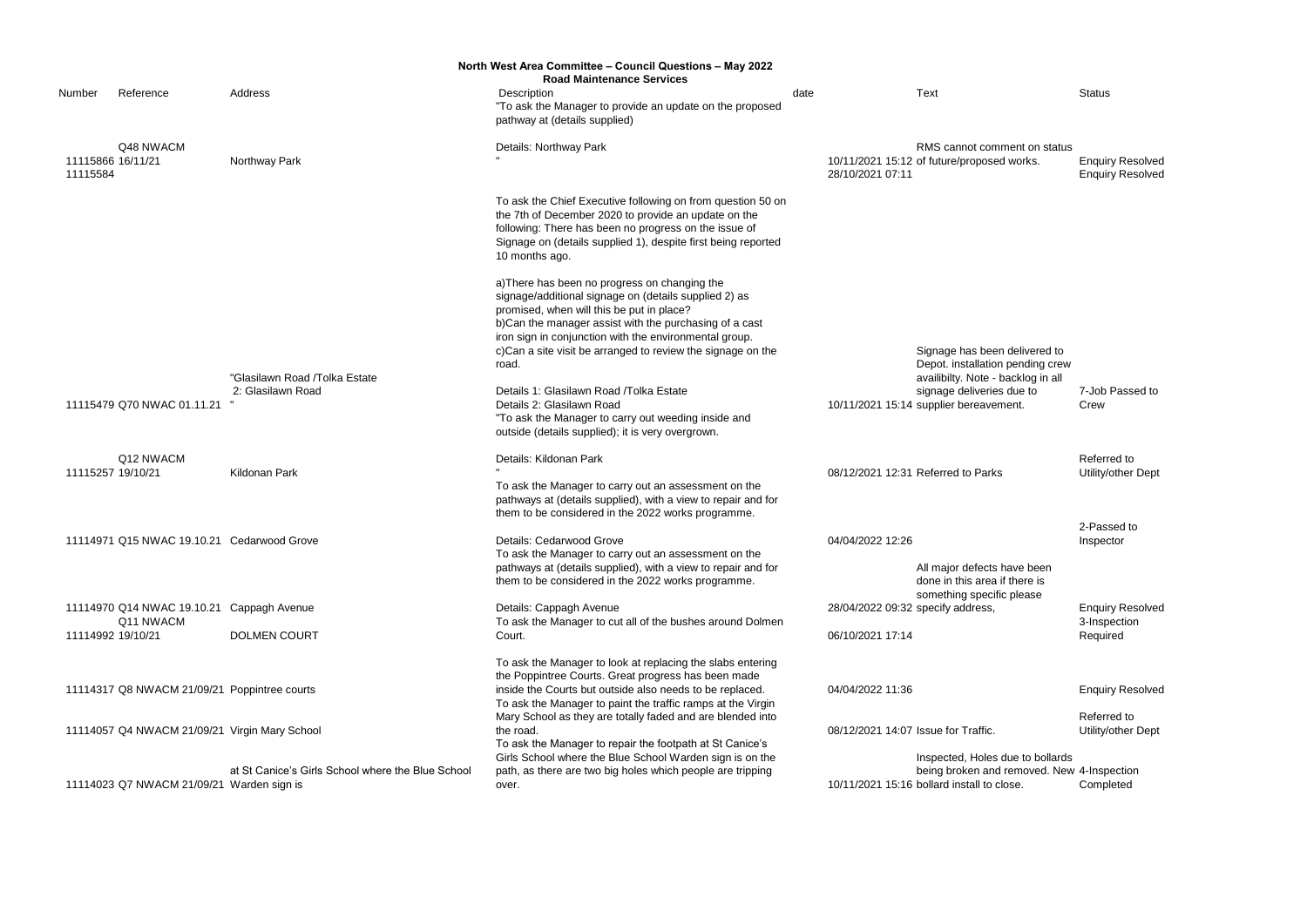|        |                                          |                                                             | North West Area Committee - Council Questions - May 2022<br><b>Road Maintenance Services</b>                                                                                                                                                                                                          |                         |                                                                                                          |                                                        |
|--------|------------------------------------------|-------------------------------------------------------------|-------------------------------------------------------------------------------------------------------------------------------------------------------------------------------------------------------------------------------------------------------------------------------------------------------|-------------------------|----------------------------------------------------------------------------------------------------------|--------------------------------------------------------|
| Number | Reference                                | Address                                                     | Description                                                                                                                                                                                                                                                                                           | date                    | Text<br>Footpath reconstruction works<br>were carried out on Plunkett<br>Road in 2016. These             | <b>Status</b>                                          |
|        | 11114021 Q6 NWACM 21/09/21 Plunkett Road |                                                             | To ask the Manager to repair the footpaths on Plunkett<br>Road, several requests have gone over the years and no<br>improvements have taken place.<br>To ask the Manager for an update on footpath repair works                                                                                       |                         | improvements are still in good<br>condition with no further works<br>04/04/2022 12:21 currently planned. | Resolved - No<br><b>Further Action</b><br>9-Respond to |
|        |                                          | 11114019 Q3 NWACM 21/09/21 Shanliss and Oldtown.            | in Shanliss and Oldtown.<br>"To ask the Manager to arrange for an inspection and repair<br>of the pathway outside (details supplied)                                                                                                                                                                  |                         | 04/04/2022 11:34 Response issued to council Q                                                            | Customer                                               |
|        |                                          | "26                                                         |                                                                                                                                                                                                                                                                                                       |                         |                                                                                                          |                                                        |
|        | Q54 NWACM                                | OAKWOOD PARK                                                | Details: 26 Oakwood Park                                                                                                                                                                                                                                                                              |                         |                                                                                                          |                                                        |
|        | 11114037 21/09/21                        | DUBLIN11'                                                   |                                                                                                                                                                                                                                                                                                       | 14/12/2021 13:31        |                                                                                                          | 6-Job Raised                                           |
|        |                                          | "41                                                         | To ask the Chief Executive to provide an update on the<br>repair of the pathway at (details supplied).                                                                                                                                                                                                |                         | The repair required outside 41<br>North Road, Finglas<br>corresponds to a sunken EIR                     |                                                        |
|        |                                          | <b>NORTH ROAD</b>                                           |                                                                                                                                                                                                                                                                                                       |                         | utility reinstatement. This has                                                                          |                                                        |
|        | 11113519 Q74 NWCM 06/09/21               | DUBLIN11                                                    | Details: 41 North Road, Finglas.                                                                                                                                                                                                                                                                      |                         | 03/09/2021 11:32 been referred to EIR for action.                                                        | <b>Enquiry Resolved</b>                                |
|        | Q51 NWACM                                |                                                             | To ask the Manager to investigate the pathways at (details                                                                                                                                                                                                                                            |                         |                                                                                                          | 4-Inspection                                           |
|        | 11111812 20/07/21<br>Q18 NWACM           | <b>SYCAMORE PARK</b>                                        | supplied) with a view to repair.                                                                                                                                                                                                                                                                      | 10/11/2021 15:25        | Defects added to 2022 Works                                                                              | Completed                                              |
|        | 11111805 20/07/21                        | Ballymun Road particularly around Our Lady of<br>Victories. | To ask the Manager to repair the footpaths on Ballymun<br>Road particularly around Our Lady of Victories.                                                                                                                                                                                             |                         | 04/04/2022 12:20 Program                                                                                 | 6-Job Raised                                           |
|        | Q17 NWACM                                |                                                             | To ask the Manager to repair the footpaths on Poppintree                                                                                                                                                                                                                                              |                         |                                                                                                          | 4-Inspection                                           |
|        | 11111804 20/07/21                        | POPPINTREE PARK LANE WEST                                   | Park Lane West.                                                                                                                                                                                                                                                                                       | 10/11/2021 15:26        |                                                                                                          | Completed                                              |
|        |                                          |                                                             | "To ask the Manager to provide an update on the paving at<br>(details supplied) where the residents were expecting the<br>completion of the paving to be done in recent months.                                                                                                                       |                         |                                                                                                          |                                                        |
|        | Q19 NWACM<br>11115863 16/11/21           | <b>CROMLECH COURT</b>                                       | Details: Cromlech Court                                                                                                                                                                                                                                                                               |                         | 04/04/2022 12:16 Referred to Housing.                                                                    | Referred to<br>Utility/other Dept                      |
|        |                                          |                                                             | "To ask the Manager to arrange for the footpaths and road<br>to be resurfaced on (details supplied). This was promised<br>years ago but the road has not received any attention in a<br>long time.                                                                                                    |                         |                                                                                                          |                                                        |
|        | Q16 NWACM                                |                                                             | Details: North Road                                                                                                                                                                                                                                                                                   |                         |                                                                                                          | 4-Inspection                                           |
|        | 11115862 16/11/21                        | <b>NORTH ROAD</b>                                           | "To ask the Manager to arrange for the footpaths on (details<br>supplied) to be fully re-instated as they are in need of<br>attention.                                                                                                                                                                | 14/12/2021 12:46        |                                                                                                          | Completed                                              |
|        | Q15 NWACM                                |                                                             | Details: Cardiff Castle Road                                                                                                                                                                                                                                                                          |                         | Inspection was carried out with                                                                          | Resolved - No                                          |
|        | 11115861 16/11/21                        | <b>Cardiff Castle Road</b>                                  |                                                                                                                                                                                                                                                                                                       |                         | 05/04/2022 08:35 no major defects present.                                                               | <b>Further Action</b>                                  |
|        | Q12 NWACM<br>11115860 16/11/21           | <b>Ballygall Avenue</b>                                     | To ask the Manager to arrange for the repair/re-instatement<br>of the roads and footpaths along Ballygall Avenue. They are<br>in a poor state and in need of immediate attention.<br>To ask the Manager for the pothole at 19/21 Wellmount<br>Road to be repaired. Can the Manager say when this road | 15/02/2022 08:55 Crew ' | Job 41143268 - Job Closed, Job<br>has been allocated to Work                                             | <b>Enquiry Resolved</b>                                |
|        |                                          | 11114974 Q54 NWAC 19.10.21 19/21 Wellmount Road             | was resurfaced last and if this defect is covered under<br>warranty.                                                                                                                                                                                                                                  | 14/12/2021 10:40        |                                                                                                          | 8-Job Completed                                        |
|        |                                          |                                                             |                                                                                                                                                                                                                                                                                                       |                         |                                                                                                          |                                                        |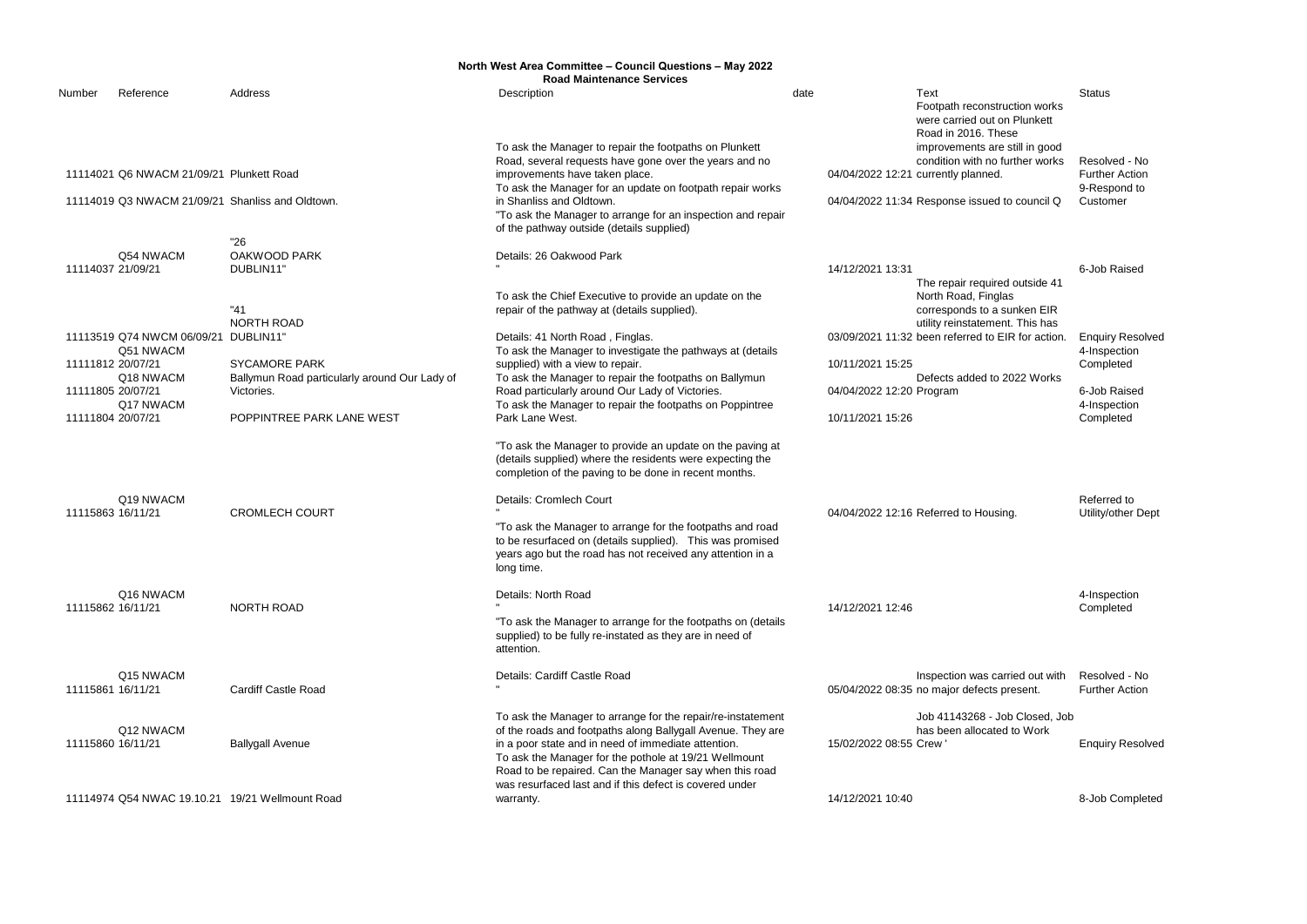|                   | North West Area Committee - Council Questions - May 2022 |                                                                                                                               |                                                                                                                                                                                                                                                                                                                                                                                                                                                                                                                                                                                                                                                                                                                                                                       |      |                                 |                                                                                                                                                                                                                                                                                                                                                                                                   |                                   |
|-------------------|----------------------------------------------------------|-------------------------------------------------------------------------------------------------------------------------------|-----------------------------------------------------------------------------------------------------------------------------------------------------------------------------------------------------------------------------------------------------------------------------------------------------------------------------------------------------------------------------------------------------------------------------------------------------------------------------------------------------------------------------------------------------------------------------------------------------------------------------------------------------------------------------------------------------------------------------------------------------------------------|------|---------------------------------|---------------------------------------------------------------------------------------------------------------------------------------------------------------------------------------------------------------------------------------------------------------------------------------------------------------------------------------------------------------------------------------------------|-----------------------------------|
| Number            | Reference                                                | Address                                                                                                                       | <b>Road Maintenance Services</b><br>Description<br>To ask the Manager to arrange for the resurfacing of the<br>road and paths at (details supplied). Could there be a case<br>made to have the whole stretch of path on each side re-                                                                                                                                                                                                                                                                                                                                                                                                                                                                                                                                 | date |                                 | <b>Text</b>                                                                                                                                                                                                                                                                                                                                                                                       | <b>Status</b>                     |
|                   | 11114973 Q48 NWAC 19.10.21                               | Balbutcher Drive, particularly the potholes at the<br>entrance and outside no's<br>7,8,9,10,12,14,15,16,18,20,21,22,24,27,28. | instated under the works programme for 2022.<br>Details: Balbutcher Drive, particularly the potholes at the<br>entrance and outside no's<br>7,8,9,10,12,14,15,16,18,20,21,22,24,27,28.<br>To ask the Manager to arrange for the footpath to be re-<br>instated on Ratoath Road between the junction of Ratoath                                                                                                                                                                                                                                                                                                                                                                                                                                                        |      |                                 | Balbutcher Drive has been<br>provisionally included on the list<br>of resurfacing works for 2022,<br>however this list is not finalised<br>10/11/2021 15:08 and is subject to change.                                                                                                                                                                                                             | <b>Enquiry Resolved</b>           |
|                   | Q16 NWACM<br>11114032 21/09/21                           | Ratoath Road between the junction of Ratoath<br>Avenue and Cappagh Road                                                       | Avenue and Cappagh Road. The surface here is very<br>uneven and there are a lot of elderly residents in the locality<br>who use the footpath here.                                                                                                                                                                                                                                                                                                                                                                                                                                                                                                                                                                                                                    |      | 12/01/2022 16:00 Connector      | Job 41140937 - 01-Job Raised,<br>Defect Job created via                                                                                                                                                                                                                                                                                                                                           | 6-Job Raised                      |
|                   | Q15 NWACM<br>11114030 21/09/21                           | Barrack Lane (junction of N2 Finglas Road)                                                                                    | To ask the Manager to arrange for the footpath at Barrack<br>Lane (junction of N2 Finglas Road) to be re-instated as it is<br>in poor condition following works recently leaving a<br>temporary tarmac surface.                                                                                                                                                                                                                                                                                                                                                                                                                                                                                                                                                       |      |                                 | A site investigation was carried<br>out at this location. There is a<br>temporary patch present where<br>a utility provider had carried out<br>works. There is a patch on the<br>lane way which is in good<br>condition, with another at the<br>footpath on the Finglas road.<br>The second patch has settled<br>locally. RMS will follow up with<br>10/11/2021 15:05 utility provider to address | 4-Inspection<br>Completed         |
| 11114028 21/09/21 | Q12 NWACM                                                | <b>Mellowes</b>                                                                                                               | To ask the Manager to arrange for the replacement of road<br>signs locally which have the name Mellows misspelled.<br>To ask the Chief Executive to arrange for the leak on<br>Ballygall Road West (steps at the rear of the Bottom of the                                                                                                                                                                                                                                                                                                                                                                                                                                                                                                                            |      | 09/11/2021 16:08 acceptable.    | Advised that both spellings                                                                                                                                                                                                                                                                                                                                                                       | <b>Enquiry Resolved</b>           |
|                   | 11113518 Q56 NWCM 06/09/21                               | Ballygall Road West (steps at the rear of the Bottom<br>of the Hill pub)                                                      | Hill pub) to be repaired. This leak is going on for at least 6<br>months now.                                                                                                                                                                                                                                                                                                                                                                                                                                                                                                                                                                                                                                                                                         |      | 03/09/2021 11:39 Drainage Issue |                                                                                                                                                                                                                                                                                                                                                                                                   | Referred to<br>Utility/other Dept |
|                   |                                                          | 11111803 Q8 NWACM 20/07/21 Glenties Park / Glenties Drive                                                                     | To ask the Manager to arrange for an inspection of the road<br>surfaces in (details supplied). Both locations have been<br>reported for many years now for the poor condition of some<br>of the road surface and to only commit to half of the estate<br>when contractors will be in the area is bad planning.<br>Glenties Park and for arrangements to be made to re-instate<br>anything necessary at the same time as Glenties Drive<br>To ask the Manager to arrange for bollards to be installed at<br>the corner that juts out at the entrance to Owensilla to the<br>side of no's 57/58. The residents have raised concerns that<br>cars are being parked on that corner which blocks the view<br>for drivers trying to get around it and concerns that a child |      | 06/09/2021 11:10 contracts      | Glentuies Park has been<br>included in the 2021 resurfacing                                                                                                                                                                                                                                                                                                                                       | <b>Enquiry Resolved</b>           |
|                   |                                                          | 11111798 Q5 NWACM 20/07/21 entrance to Owensilla to the side of no's 57/58                                                    | would not be seen or that an emergency vehicle would not<br>be able to get past.<br>To ask the Manager to arrange for an inspection of the<br>ramps on (details supplied). The ones there are in poor                                                                                                                                                                                                                                                                                                                                                                                                                                                                                                                                                                 |      |                                 | 03/09/2021 16:17 Redirected to TAG                                                                                                                                                                                                                                                                                                                                                                | Referred to<br>Utility/other Dept |
|                   | 11111797 Q3 NWACM 20/07/21 WESTWOOD ROAD                 |                                                                                                                               | condition and local residents have reported the scourge of<br>scramblers and would like to see extra ramps installed to try<br>and deal with this issue.<br>To ask the Manager to arrange for the ramps on (details<br>supplied) to be upgraded as they are seriously degraded                                                                                                                                                                                                                                                                                                                                                                                                                                                                                        |      |                                 | Ramps provisionally included in<br>10/11/2021 15:59 major works list for 2022                                                                                                                                                                                                                                                                                                                     | 4-Inspection<br>Completed         |
|                   |                                                          | 11111796 Q1 NWACM 20/07/21 ABBOTSTOWN AVENUE                                                                                  | from usage. Can the Manager give a timeframe for<br>completion of works if they are already on a schedule.                                                                                                                                                                                                                                                                                                                                                                                                                                                                                                                                                                                                                                                            |      |                                 | Ramps provisionally included in<br>10/11/2021 15:58 major works list for 2022                                                                                                                                                                                                                                                                                                                     | 4-Inspection<br>Completed         |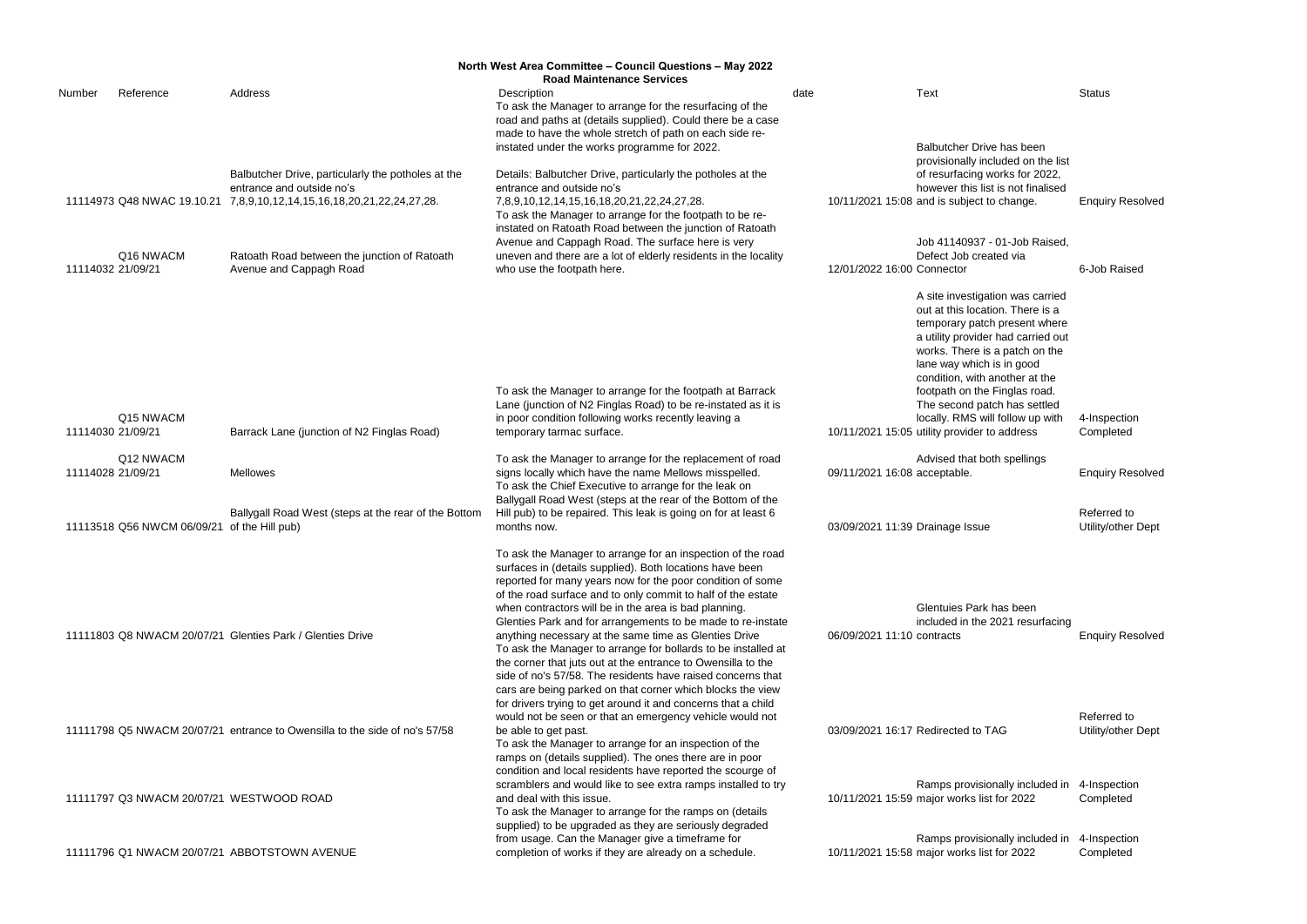|        |                          |                                        | North West Area Committee - Council Questions - May 2022<br><b>Road Maintenance Services</b>                                                                                                                                                                                                                                                   |                  |                                                                                                                                                                                                                                                                                                                                                                                                                                                                            |               |
|--------|--------------------------|----------------------------------------|------------------------------------------------------------------------------------------------------------------------------------------------------------------------------------------------------------------------------------------------------------------------------------------------------------------------------------------------|------------------|----------------------------------------------------------------------------------------------------------------------------------------------------------------------------------------------------------------------------------------------------------------------------------------------------------------------------------------------------------------------------------------------------------------------------------------------------------------------------|---------------|
| Number | Reference                | Address                                | Description<br>"To ask the Chief Executive to arrange for effective speed                                                                                                                                                                                                                                                                      | date             | Text                                                                                                                                                                                                                                                                                                                                                                                                                                                                       | <b>Status</b> |
|        |                          |                                        | ramps to be installed at the entrance to (details supplied) as<br>visitors in cars enter the cul-de-sac too fast while children<br>are out playing. It is often used as a turnaround point for<br>passing traffic. There are a lot of children in the Court and all<br>of the residents want safety measures there so they can<br>play safely. |                  | Sandyhill Court have been<br>provided with a small raised<br>table at the entrance in<br>accordance with the best<br>practice design standards.<br>No further engineering<br>measures are recommended at                                                                                                                                                                                                                                                                   |               |
|        |                          |                                        | Details: Sandyhill Court                                                                                                                                                                                                                                                                                                                       |                  | this time.                                                                                                                                                                                                                                                                                                                                                                                                                                                                 |               |
|        | 11111339 Q84 CM 05/07/21 | <b>SANDYHILL COURT</b>                 |                                                                                                                                                                                                                                                                                                                                                | 03/09/2021 11:30 |                                                                                                                                                                                                                                                                                                                                                                                                                                                                            | Enqui         |
|        | Q56 NWACM                |                                        | To ask the Manager when the bollard outside (details                                                                                                                                                                                                                                                                                           |                  |                                                                                                                                                                                                                                                                                                                                                                                                                                                                            |               |
|        | 11111808 20/07/21        | 113 Jamestown Road                     | supplied) will be replaced.                                                                                                                                                                                                                                                                                                                    |                  | 10/11/2021 15:54 Bollard installed                                                                                                                                                                                                                                                                                                                                                                                                                                         | Enqui         |
|        |                          |                                        | To ask the Chief Executive to arrange for a full assessment<br>and repair of the pathways at (details supplied).                                                                                                                                                                                                                               |                  | "Response to CQ:<br>Road Maintenance Services do<br>not have the resources to carry<br>out regular surveys of large<br>estates in order to identify<br>possible defects. Please identify<br>particular defects that need to<br>be addressed.<br>Once a defect is identified an<br>inspection will be scheduled.<br>Any issues will be logged onto<br>Confirm - our asset<br>management system for<br>attention and repair. Time line<br>for repair will depend on severity |               |
|        | 11111209 Q47 CM 05/07/21 | Grove Park Avenue , Drive and Crescent | Details: Grove Park Avenue , Drive and Crescent<br>To ask the Chief Executive to arrange for a full assessment                                                                                                                                                                                                                                 | 03/09/2021 10:48 | of defect and crew availability.<br>A site inspection was carried out<br>at this location to review the<br>issues raised. The roads in<br>Glasnevin Park were found to be<br>in generally good to fair<br>condition. However, there are a<br>number of localised defects that<br>do require attention. These                                                                                                                                                               | Enqui         |
|        |                          |                                        | and repair of the roadway at (details supplied)                                                                                                                                                                                                                                                                                                |                  | have been logged onto Confirm,<br>Road Maintenance Asset                                                                                                                                                                                                                                                                                                                                                                                                                   | 4-Insp        |
|        | 11111208 Q46 CM 05/07/21 | Glasnevin Park, Dublin 11              | Details: Glasnevin Park, Dublin 11                                                                                                                                                                                                                                                                                                             |                  | 10/11/2021 15:02 Management Database                                                                                                                                                                                                                                                                                                                                                                                                                                       | Comp          |

# **Enquiry Resolved**

# ed<sub>d</sub> will be replaced. 1000 Bollard installed Enquiry Resolved

**Enquiry Resolved** 

ion was carried out n to review the . The roads in rk were found to be ood to fair wever, there are a alised defects that ention. These gged onto Confirm, ance Asset Database 4-Inspection Completed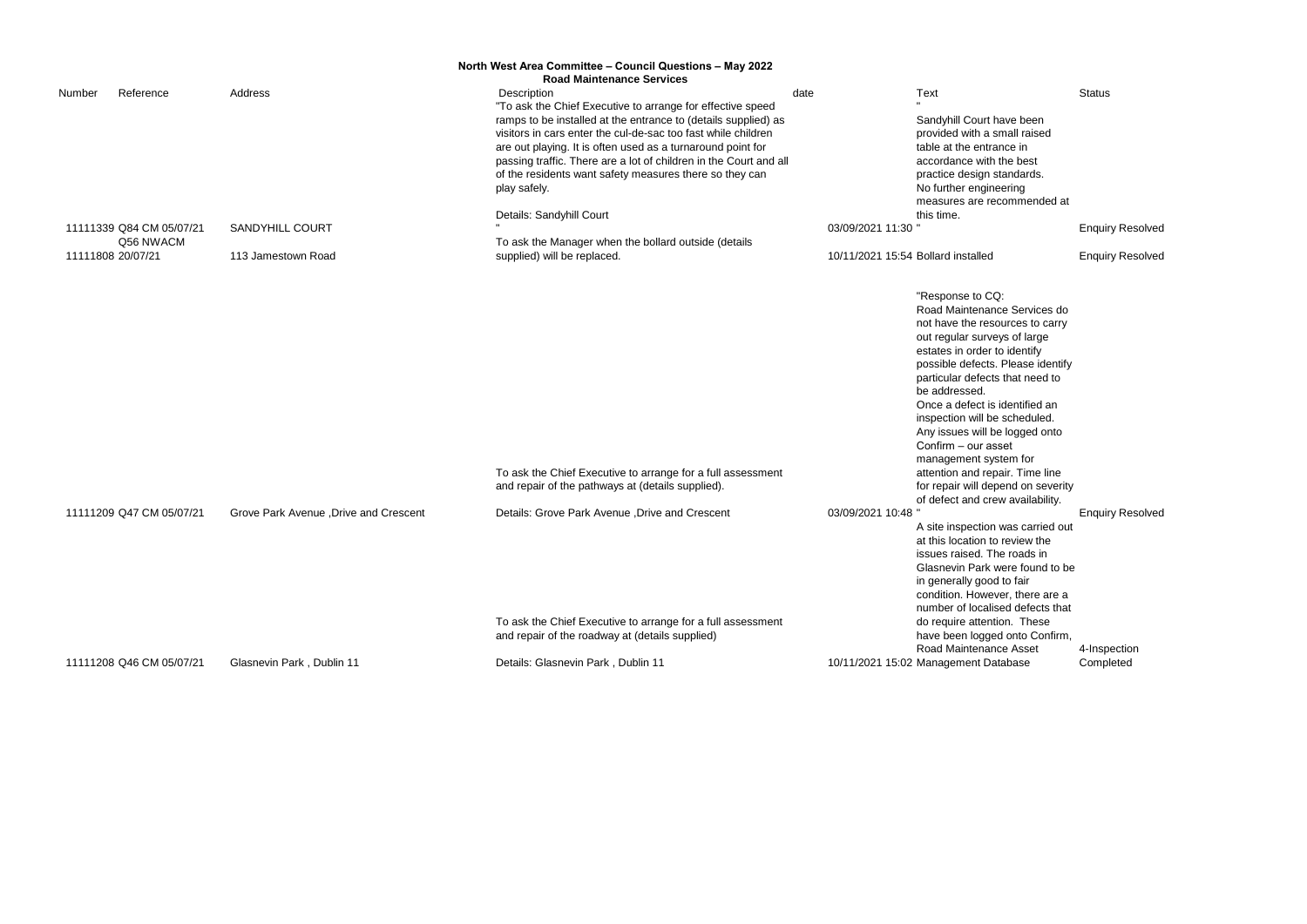| Number | Reference                      | Address                                                                   | North West Area Committee - Council Questions - May 2022<br><b>Road Maintenance Services</b><br>Description<br>To ask the Manager following on from the Area Committee<br>question asked in February 2021 to ask the manager to<br>provide an update on the ramp being too high at (details<br>supplied) and when will it be repaired.<br>Details: Casement Road                                                                               | date | Text                                                             | <b>Status</b>  |
|--------|--------------------------------|---------------------------------------------------------------------------|------------------------------------------------------------------------------------------------------------------------------------------------------------------------------------------------------------------------------------------------------------------------------------------------------------------------------------------------------------------------------------------------------------------------------------------------|------|------------------------------------------------------------------|----------------|
|        |                                |                                                                           | Reply<br>Reply Question 33 February NWA Meeting                                                                                                                                                                                                                                                                                                                                                                                                |      |                                                                  |                |
|        | Q52 NWACM<br>11110499 15/06/21 | <b>Casement Road</b>                                                      | Road Maintenance Services will arrange to reinstate the<br>disabled dishing to a standard upstand.<br>In addition, the Infrastructure Management Unit will<br>investigate what utility has carried out the recent works (both<br>recent concrete and macadam works) at the entrance to<br>Mellowes Park.<br>"To ask the Manager to investigate the possibility of<br>installing a ramp for wheelchair and buggy users at (details<br>supplied) |      | 03/09/2021 14:39 Dishing reconstructed.                          | Enqui          |
|        | Q50 NWACM<br>11110433 15/06/21 | "Barry Avenue (at St Kevin's School to St Joseph's<br>school/ Barry Road) | Details: Barry Avenue (at St Kevin's School to St Joseph's<br>school/ Barry Road)                                                                                                                                                                                                                                                                                                                                                              |      | Assessment of location<br>10/11/2021 15:22 suitability underway. | 4-Insp<br>Comp |

onstructed. **Enquiry Resolved** 

4-Inspection Completed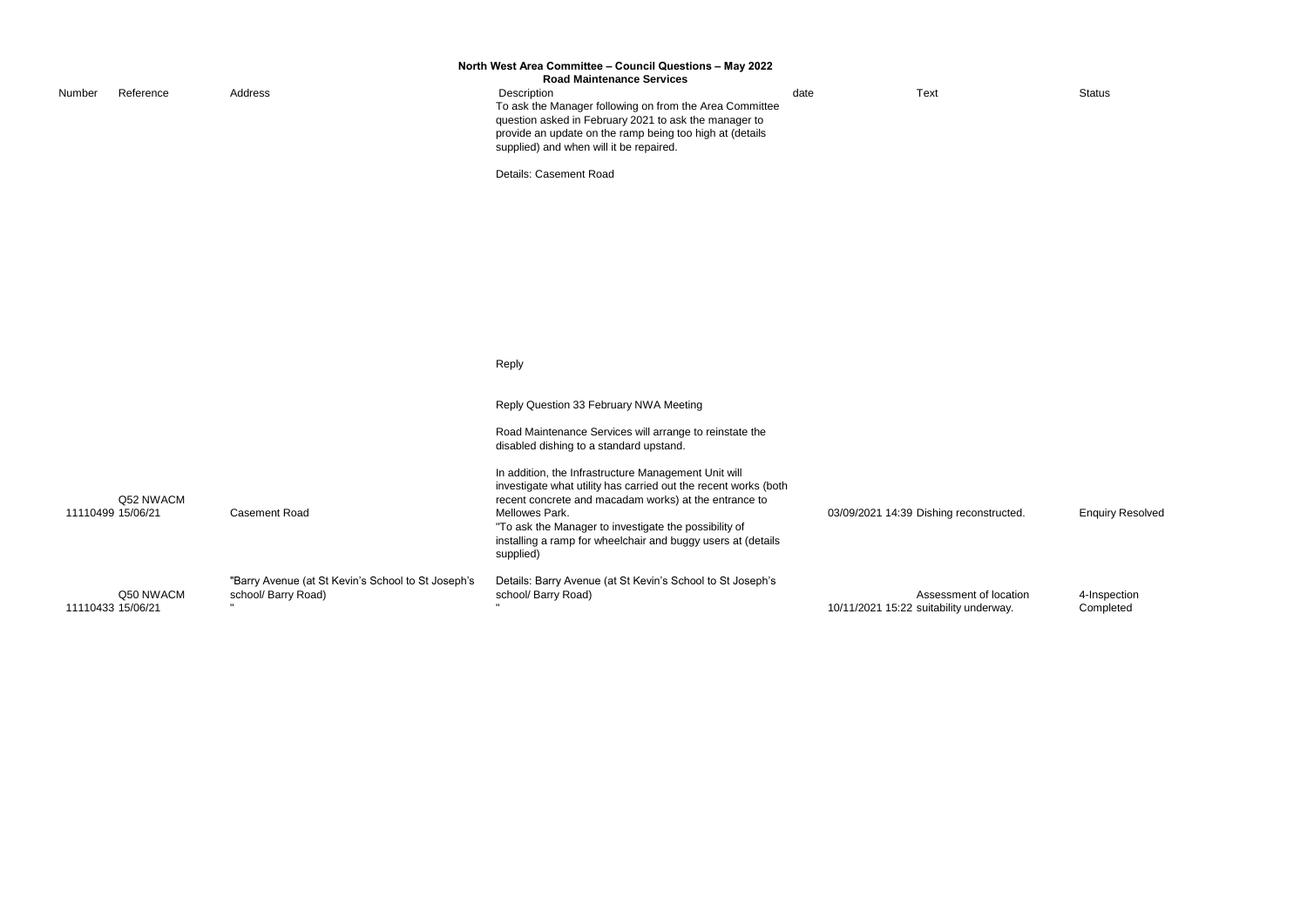|        |                            |                        | North West Area Committee - Council Questions - May 2022<br><b>Road Maintenance Services</b>                                                                                                                                                                                                                                                                                                                                    |                             |                                                                                                                                                                                                                    |               |
|--------|----------------------------|------------------------|---------------------------------------------------------------------------------------------------------------------------------------------------------------------------------------------------------------------------------------------------------------------------------------------------------------------------------------------------------------------------------------------------------------------------------|-----------------------------|--------------------------------------------------------------------------------------------------------------------------------------------------------------------------------------------------------------------|---------------|
| Number | Reference                  | Address                | Description<br>issues raised in motion 4 at the January 2021 area<br>committee meeting in relation to (details supplied).                                                                                                                                                                                                                                                                                                       | date                        | <b>Text</b>                                                                                                                                                                                                        | Status        |
|        |                            |                        | Details: 1) Additional signage be put up on a pole to clearly<br>identify where Glasilawn<br>Road begins.<br>2) The residents group be assisted in purchasing a<br>cast iron sign for the<br>entrance to the road.<br>3) The Tolka Estate signs are at both ends of the road with<br>arrows yet these<br>are absent for Glasilawn, can these be reviewed.                                                                       |                             |                                                                                                                                                                                                                    |               |
|        |                            |                        | Reply                                                                                                                                                                                                                                                                                                                                                                                                                           |                             |                                                                                                                                                                                                                    |               |
|        |                            |                        | Contact:<br>Tel:<br>Email:                                                                                                                                                                                                                                                                                                                                                                                                      |                             |                                                                                                                                                                                                                    |               |
|        |                            |                        | Report Motion 4 January 2021                                                                                                                                                                                                                                                                                                                                                                                                    |                             |                                                                                                                                                                                                                    |               |
|        | 11110366 Q48 15/06/21 NWAC | "Glasilawn Road        | Road Maintenance Services Division is progressing with a<br>review of signage in place on Glasilawn Road in the vicinity<br>of Tolka Estate, but completion of this review has been<br>delayed due to the Christmas break and annual leave<br>arrangements for staff involved. However, it should be<br>completed in a matter of weeks. A site inspection is an<br>integral part of this process. Any additional or replacement | 03/09/2021 12:12 installed. | Name plate delivered, to be                                                                                                                                                                                        | Name<br>Order |
|        | 11110365 Q45 15/06/21 NWAC | "Willow Park area      | "To ask the Manager for a list of pathways due to be<br>repaired in (details supplied) and an expected timeline for<br>repair.<br>Details: Willow Park area<br>"To ask the Manager to provide an update on the repair of<br>the pathway outside (details supplied)                                                                                                                                                              |                             | Response: Willow Park estate<br>covers a large area with a<br>number of streets and roads<br>included. Can further information<br>be provided to identify specific<br>03/09/2021 13:21 defects to be investigated? | Enqui         |
|        | 11110364 Q44 15/06/21 NWAC | " 85 Willow Park Grove | Details: 85 Willow Park Grove                                                                                                                                                                                                                                                                                                                                                                                                   |                             | 03/09/2021 13:49 Job raised: 41095747                                                                                                                                                                              | Enqui         |
|        |                            |                        |                                                                                                                                                                                                                                                                                                                                                                                                                                 |                             |                                                                                                                                                                                                                    |               |

Nameplate Ordered

Villow Park estate ge area with a e<br>treets and roads an further information I to identify specific investigated? Enquiry Resolved

41095747 Enquiry Resolved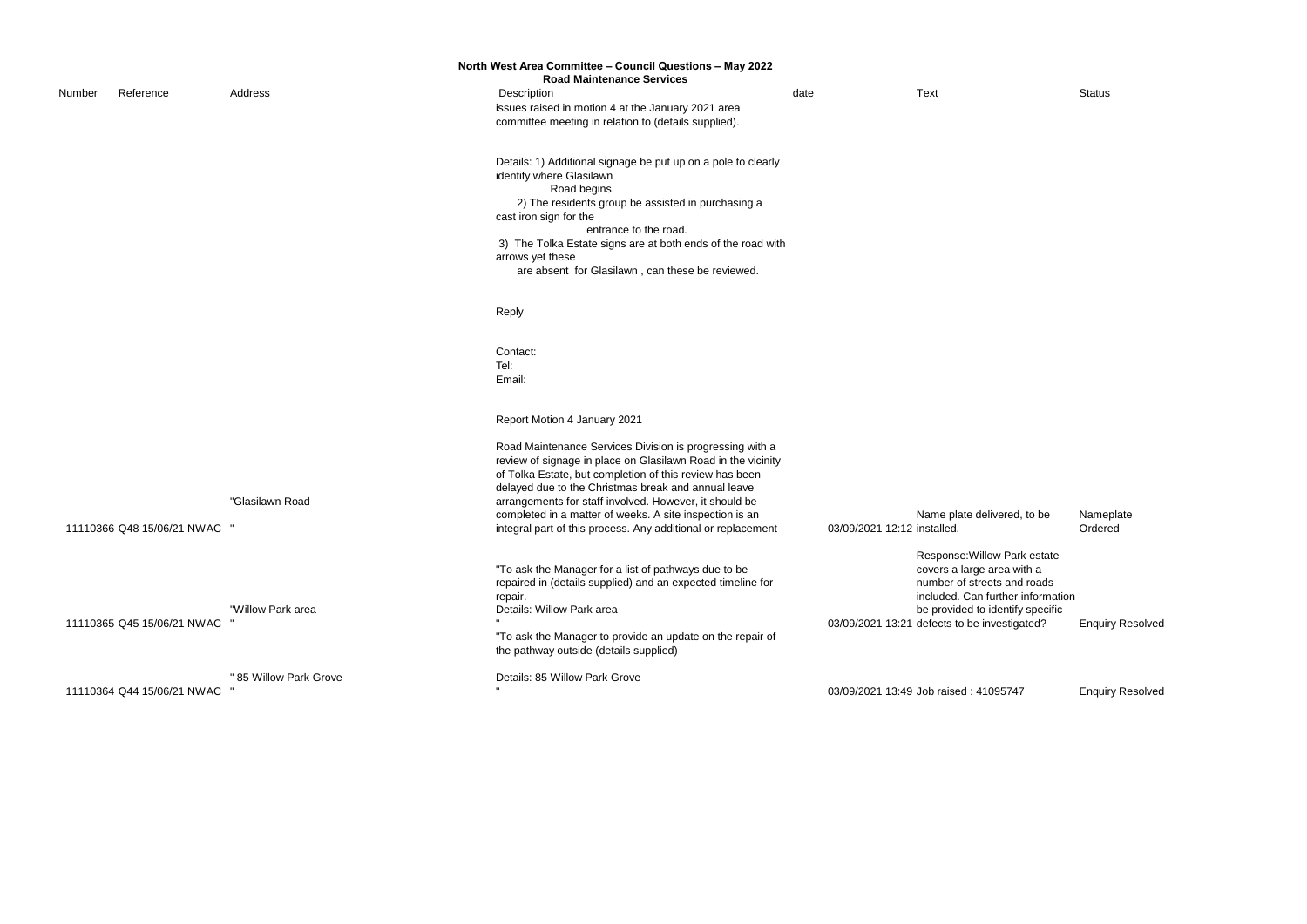|        | North West Area Committee - Council Questions - May 2022<br><b>Road Maintenance Services</b> |                                                                                       |                                                                                                                                                                                                                                                                                             |      |                           |                                                                                                                                                                                                                                                                                                                                                                                                                                                                                                                                                                                             |                                        |
|--------|----------------------------------------------------------------------------------------------|---------------------------------------------------------------------------------------|---------------------------------------------------------------------------------------------------------------------------------------------------------------------------------------------------------------------------------------------------------------------------------------------|------|---------------------------|---------------------------------------------------------------------------------------------------------------------------------------------------------------------------------------------------------------------------------------------------------------------------------------------------------------------------------------------------------------------------------------------------------------------------------------------------------------------------------------------------------------------------------------------------------------------------------------------|----------------------------------------|
| Number | Reference                                                                                    | Address                                                                               | Description                                                                                                                                                                                                                                                                                 | date |                           | Text                                                                                                                                                                                                                                                                                                                                                                                                                                                                                                                                                                                        | <b>Status</b>                          |
|        | Q23 NWACM<br>11115868 16/11/21                                                               | walkway between Balbutcher Lane and the bus stop<br>number 7277 on St Margaret's Road | To ask the Manager to examine the possibility of<br>maintaining the walkway between Balbutcher Lane and the<br>bus stop number 7277 on St Margaret's Road as it is<br>currently quite unsafe and poorly lit.                                                                                |      | 08/12/2021 12:29          | RMS Is responsible for the<br>maintenance of existing taken in<br>charge infrastructure. The estate<br>of Baile Na Laochra has not yet<br>been taken in charge and further<br>developments are ongoing. A<br>proposal for a new path to DCC<br>standards should be made to<br>the road Construction and<br>Design Dept.<br>RMS will not remove the free<br>standing name plates unless<br>there is a valid safety reason.<br>The two signs at street level<br>serve to direct motorists coming<br>from East and West along<br>Sycamore Road. Whilst there is<br>a third house mounted sign, | Resolved - No<br><b>Further Action</b> |
|        | Q27 NWACM<br>11115864 16/11/21                                                               | <b>SYCAMORE PARK</b>                                                                  | To ask the Manager can the free standing street sign on the<br>eastern side of Sycamore Park, beside number 58, be<br>removed as there are two other street name signs on the<br>road<br>To ask the Manager to arrange for repair of the three<br>potholes at the top of (details supplied) |      |                           | there is a large tree adjacent to<br>number 58, which can obscure<br>the view of this sign for<br>oncoming motorists and<br>08/12/2021 12:30 pedestrians.                                                                                                                                                                                                                                                                                                                                                                                                                                   | Resolved - No<br><b>Further Action</b> |
|        | Q39 NWACM<br>11114996 19/10/21                                                               | Drapier Green, near no. 2/3 Drapier Green.                                            | Details: Drapier Green, near no. 2/3 Drapier Green.<br>To ask the Manager to repair the road surface at the                                                                                                                                                                                 |      | 14/12/2021 19:44          | Job 41140928 - 01-Job Raised,                                                                                                                                                                                                                                                                                                                                                                                                                                                                                                                                                               | 6-Job Raised                           |
|        | Q38 NWACM<br>11114994 19/10/21                                                               | junction of Virginia Park and Drive                                                   | junction of Virginia Park and Drive as the surrounding<br>tarmac has ravelled to a severe extent.                                                                                                                                                                                           |      |                           | Defect Job created via<br>14/12/2021 11:00 Connector<br>The paths were inspected but do                                                                                                                                                                                                                                                                                                                                                                                                                                                                                                     | 6-Job Raised                           |
|        | Q31 NWACM<br>11114993 19/10/21                                                               | OAKWOOD AVENUE                                                                        | To ask the Manager can the pavements on Oakwood<br>Avenue be inspected with a view to next year's works<br>programme.                                                                                                                                                                       |      | 05/04/2022 08:38 program. | not satisfy the requirements for<br>inclusion on the 2022 works                                                                                                                                                                                                                                                                                                                                                                                                                                                                                                                             | 4-Inspection<br>Completed              |
|        | 11114972 Q30 NWAC 19.10.21 Wellmount Drive                                                   |                                                                                       | To ask the Manager can the pavements on Wellmount Drive<br>be inspected with a view to next year's works programme<br>To ask the Manager to inspect and repair the pavement at<br>(details supplied) as the tarmac surface has ravelled and is<br>uneven.                                   |      |                           | Defects to be included in 2022<br>04/04/2022 11:29 program of works                                                                                                                                                                                                                                                                                                                                                                                                                                                                                                                         | 4-Inspection<br>Completed              |
|        | Q34 NWACM<br>11114036 21/09/21                                                               | 1-4 Glasilawn Avenue, Dublin 11                                                       | Details: 1-4 Glasilawn Avenue, Dublin 11<br>To ask the Manager to repair the pothole in the road surface<br>at (details supplied) as it is quite deep and a danger to<br>vehicles and pedestrians.                                                                                          |      |                           | Surface dressing on footpath<br>04/04/2022 12:14 delaminted. No hazard present<br><b>INspection Completed. Drapier</b><br>Green added to provisional list                                                                                                                                                                                                                                                                                                                                                                                                                                   | Resolved - No<br><b>Further Action</b> |
|        | Q33 NWACM<br>11114035 21/09/21                                                               | 3-4 Drapier Green, Dublin 11                                                          | Details: 3-4 Drapier Green, Dublin 11<br>To ask the Manager to review the safety for pedestrians at<br>the shops on (details supplied) as cars mount the pavement<br>often at speed in order to park. Can enforcement measures                                                              |      |                           | for future major works. Localised 4-Inspection<br>10/11/2021 14:43 defect logged.                                                                                                                                                                                                                                                                                                                                                                                                                                                                                                           | Completed                              |
|        | Q38 NWACM<br>11111811 20/07/21                                                               | <b>Fitzmaurice Road</b>                                                               | be taken or infrastructure such as bollards or planters<br>installed.                                                                                                                                                                                                                       |      |                           | 03/09/2021 13:57 Referred to TAG                                                                                                                                                                                                                                                                                                                                                                                                                                                                                                                                                            | Referred to<br>Utility/other Dep       |

 $_{\rm ept}$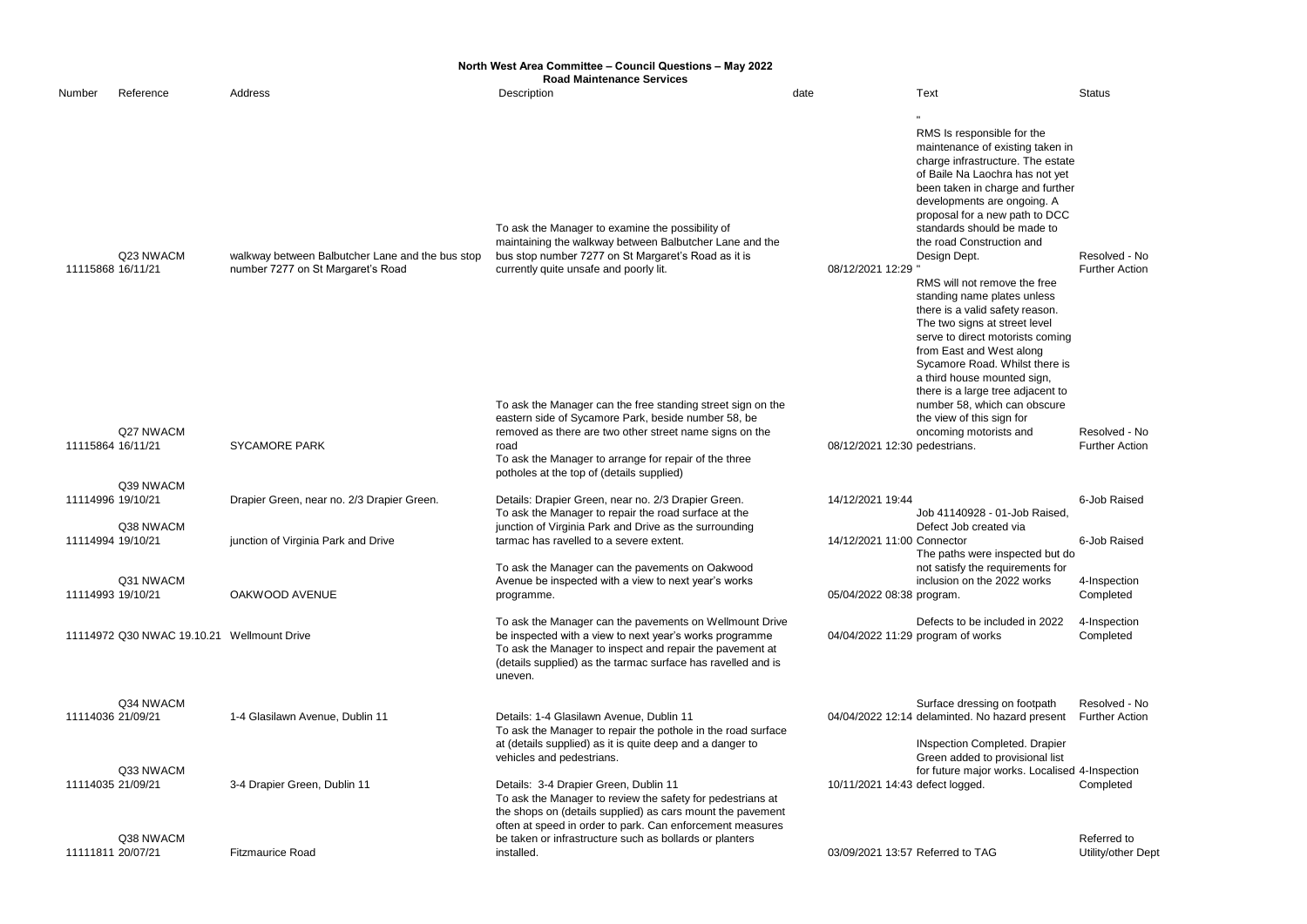|        |                              |                                                           | North West Area Committee - Council Questions - May 2022                                                                    |      |                            |                                                               |                         |
|--------|------------------------------|-----------------------------------------------------------|-----------------------------------------------------------------------------------------------------------------------------|------|----------------------------|---------------------------------------------------------------|-------------------------|
| Number | Reference                    | Address                                                   | <b>Road Maintenance Services</b><br>Description                                                                             | date |                            | <b>Text</b>                                                   | <b>Status</b>           |
|        |                              |                                                           | To ask the Manager to replace the dip in the footpath at the                                                                |      |                            |                                                               |                         |
|        |                              |                                                           | southern edge of (details supplied) on the green. The                                                                       |      |                            |                                                               |                         |
|        |                              |                                                           | footpaths were recently resurfaced but the dip is too high                                                                  |      |                            |                                                               |                         |
|        | Q34 NWACM                    |                                                           | and local residents in wheelchairs and mobility units have                                                                  |      |                            |                                                               | 7-Job Passed to         |
|        | 11111810 20/07/21            | <b>Tolka Estate</b>                                       | difficulty accessing the green via the pavement.                                                                            |      |                            | 09/11/2021 16:07 Contractor assigned to repair                | Crew                    |
|        |                              |                                                           | To ask the Manager to install planters or bollards on the                                                                   |      |                            | Road Maintenance Services                                     |                         |
|        |                              |                                                           | road at (details supplied) as there used to be planters on<br>this laneway to show that it was not a through road, the area |      |                            | Division have inspected this<br>location and can confirm that |                         |
|        | Q33 NWACM                    |                                                           | has recently seen scrambler bikes going through the                                                                         |      |                            | bollards are in place across the                              |                         |
|        | 11111809 20/07/21            | 39 to 50 Westwood Road                                    | laneway at speed regularly.                                                                                                 |      |                            | 06/09/2021 11:15 width of the road.                           | <b>Enquiry Resolved</b> |
|        |                              |                                                           | To ask the Manager to repair the road surface in (details                                                                   |      |                            |                                                               |                         |
|        | Q29 NWACM                    |                                                           | supplied), as it is very badly cracked and a cyclist recently                                                               |      |                            |                                                               | 4-Inspection            |
|        | 11111794 20/07/21            | <b>Beneavin Park</b>                                      | came off their bike due to the poor condition.                                                                              |      | 25/08/2021 13:12           |                                                               | Completed               |
|        |                              |                                                           | "To ask the Chief Executive to replace the tarmac at the                                                                    |      |                            |                                                               |                         |
|        |                              |                                                           | junction of (details supplied) as it has ravelled and is in need                                                            |      |                            |                                                               |                         |
|        |                              |                                                           | of repair.                                                                                                                  |      |                            |                                                               |                         |
|        |                              |                                                           | Details: Ferndale Avenue and Ballygall Road East Dublin 11                                                                  |      |                            |                                                               | Referred to             |
|        | 11111222 Q79 CM 05/07/21     | Ferndale Avenue and Ballygall Road East Dublin 11         |                                                                                                                             |      |                            | 03/09/2021 14:51 Referrerd to TAG                             | Utility/other Dept      |
|        |                              |                                                           | To ask the Manager to repair the road surface outside                                                                       |      |                            |                                                               |                         |
|        |                              |                                                           | (details supplied) as there are two potholes.                                                                               |      |                            |                                                               |                         |
|        |                              |                                                           |                                                                                                                             |      |                            | <b>Job Number 41090950</b>                                    |                         |
|        |                              | 11110363 Q32 15/06/21 NWAC 2 Drapier Green, Dublin 11     | Details: 2 Drapier Green, Dublin 11                                                                                         |      | 10/11/2021 14:37 Completed |                                                               | 8-Job Completed         |
|        |                              |                                                           | "To ask the Manager to provide an update on the repair of                                                                   |      |                            |                                                               |                         |
|        |                              |                                                           | the public side of the footpath at the shops on (details                                                                    |      |                            |                                                               |                         |
|        |                              |                                                           | supplied) which funding was provided for.                                                                                   |      |                            |                                                               |                         |
|        |                              | " Glasnevin Avenue                                        | Details: Glasnevin Avenue                                                                                                   |      |                            | Question directed to local area                               |                         |
|        | 11110362 Q31 15/06/21 NWAC   |                                                           |                                                                                                                             |      | 03/09/2021 14:20 office.   |                                                               | <b>Enquiry Resolved</b> |
|        |                              |                                                           | To ask the Manager to repair the footpath at (details                                                                       |      |                            |                                                               |                         |
|        |                              |                                                           | supplied)                                                                                                                   |      |                            |                                                               |                         |
|        |                              |                                                           |                                                                                                                             |      |                            |                                                               |                         |
|        |                              | 11110361 Q27 15/06/21 NWAC 4 Maolbhuille Road, Dublin 11. | Details: 24 Maolbhuille Road, Dublin 11.                                                                                    |      |                            | 03/09/2021 12:20 Job raised 41126987                          | <b>Enquiry Resolved</b> |
|        |                              |                                                           | To ask the Manager to repair the footpaths on (details                                                                      |      |                            |                                                               |                         |
|        |                              |                                                           | supplied) as they are in poor condition in several locations.                                                               |      |                            |                                                               |                         |
|        |                              |                                                           |                                                                                                                             |      |                            |                                                               | 4-Inspection            |
|        |                              | 11110360 Q26 15/06/21 NWAC Termon Court, Dublin 11        | Details: Termon Court, Dublin 11                                                                                            |      | 10/11/2021 14:19           |                                                               | Completed               |
|        |                              |                                                           | "To ask the Manager following on from the Area Committee                                                                    |      |                            |                                                               |                         |
|        |                              |                                                           | question asked in February 2021 to ask the manager to<br>provide an update on the ramp being too high at (details           |      |                            |                                                               |                         |
|        |                              |                                                           | supplied) and when will it be repaired.                                                                                     |      |                            |                                                               |                         |
|        |                              |                                                           |                                                                                                                             |      |                            |                                                               |                         |
|        |                              | "Casement Road                                            | Details: Casement Road                                                                                                      |      |                            |                                                               | Resolved - No           |
|        | 11110359 Q52 15/06/21 NWAC " |                                                           |                                                                                                                             |      |                            | 03/09/2021 12:05 Ramp Repair Completed                        | <b>Further Action</b>   |
|        |                              |                                                           |                                                                                                                             |      |                            |                                                               |                         |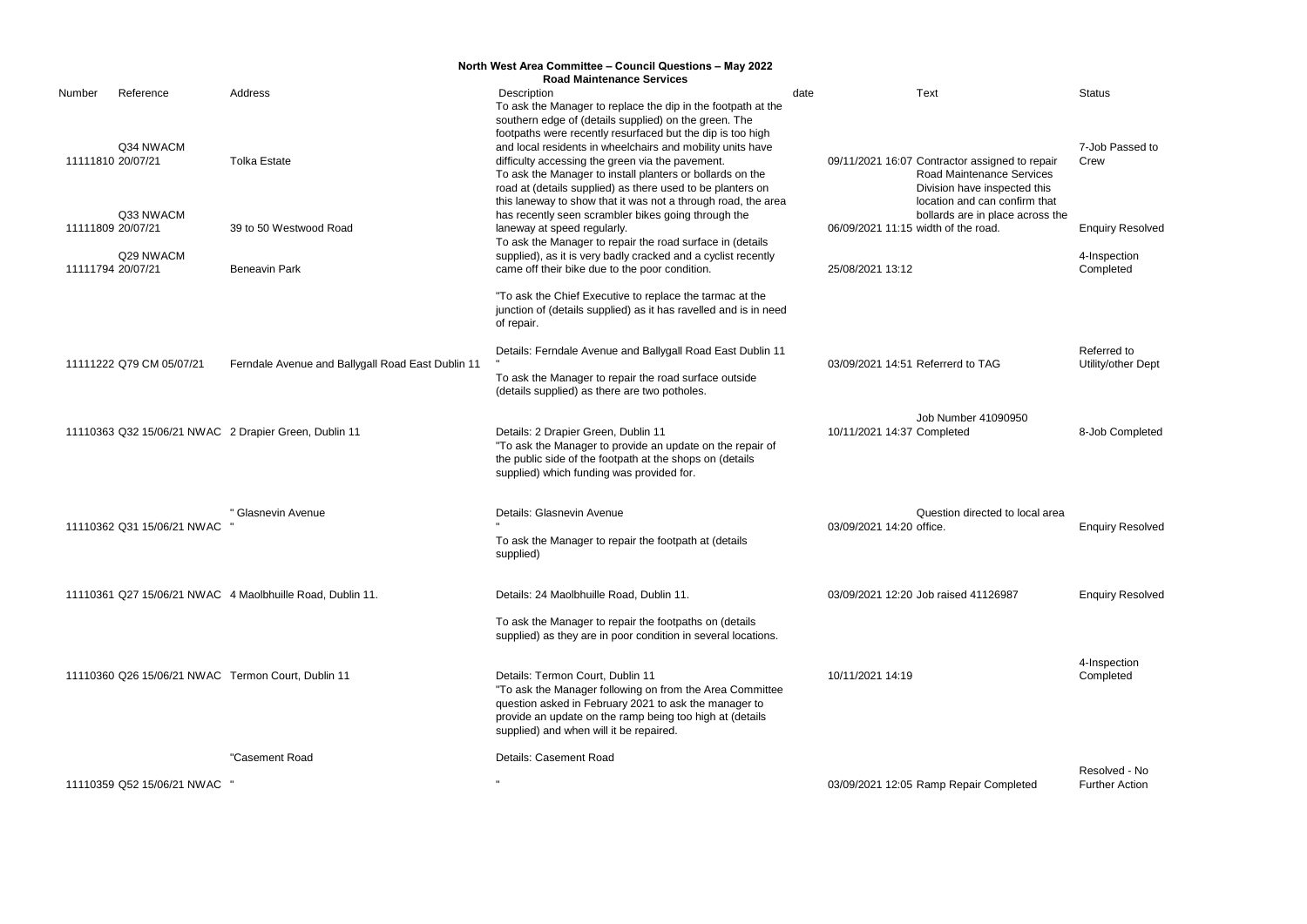4-Inspection Completed

4-Inspection Completed

on due to<br>th Oct 21 **Enquiry Resolved** 

<sub>I</sub>mpleted - No defects located Enquiry Resolved en added to the<br>cing contracts.

d to Drainage Referred to Utility/other Dept

|                                                        |                                                                                     | North West Area Committee - Council Questions - May 2022<br><b>Road Maintenance Services</b>                                                                                                                                                                                              |                                    |                                                                            |                    |
|--------------------------------------------------------|-------------------------------------------------------------------------------------|-------------------------------------------------------------------------------------------------------------------------------------------------------------------------------------------------------------------------------------------------------------------------------------------|------------------------------------|----------------------------------------------------------------------------|--------------------|
| Number<br>Reference                                    | Address                                                                             | Description<br>"To ask the Chief Executive if he will make a comment on<br>staffing levels in Roads Maintenance and backlog of issues<br>(details supplied).                                                                                                                              | date                               | Text                                                                       | Status             |
| 11111296 Q82 CM 05/07/21                               | "10"<br><b>SAINT PAPPIN ROAD</b><br>DUBLIN11"                                       | Details: Footpath at 10 St. Pappins Road was reported on<br>April 10th where an elderly man tripped and hurt his face.<br>The query was raised again recently (June 17th) and we<br>were told it has not been inspected yet.<br>"To ask the Manager to arrange for the resurfacing of the | 10/11/2021 15:36                   |                                                                            | 4-Insp<br>Comp     |
|                                                        |                                                                                     | (former) laneway area at (details supplied 1). Could the<br>Manager also provide an updated timeframe for the new<br>paving to be installed in (details supplied 2)                                                                                                                       |                                    | Inspection carried out. Minor<br>repairs logged for attention.             |                    |
| 11110358 Q15 15/06/21 NWAC                             | "(1) Cromlech Court between no 42 and 21. (2)<br>Cromlech Court no 13-24 and 37-48. | Details: (1) Cromlech Court between no 42 and 21. (2)<br>Cromlech Court no 13-24 and 37-48.<br>"To ask the Manager to confirm a timeframe for the path<br>improvements to be scheduled at (details supplied)                                                                              | 10/11/2021 14:14 program.          | Road added for potential<br>inclusion on major works                       | 4-Insp<br>Comp     |
| 11110357 Q13 15/06/21 NWAC                             | "St Pappin's Road north side footpaths between<br>Ballymun Road and Delville Road   | Details: St Pappin's Road north side footpaths between<br>Ballymun Road and Delville Road<br>"To ask the Manager to repair the first ramp entering                                                                                                                                        |                                    | Reconstruction due to<br>03/09/2021 11:10 commence 5th Oct 21              | Enqui              |
|                                                        | "Belclare Drive across from Centra.                                                 | Belclare Drive across from Centra.                                                                                                                                                                                                                                                        |                                    | Inspection Completed - No                                                  |                    |
| 11110356 Q4 15/06/21 NWAC<br>11110355 Q3 15/06/21 NWAC | Poppintree Parade, Balbutcher Lane                                                  | To ask the Manager to repair the ramps at the traffic lights<br>at Poppintree Parade, Balbutcher Lane                                                                                                                                                                                     | 03/09/2021 11:43 defects located   | Ramp has been added to the<br>06/09/2021 11:07 2021 Resurfacing contracts. | Enqui<br>Enqui     |
|                                                        | "Balbutcher Drive.                                                                  | "To ask the Manager to repair the potholes on Balbutcher<br>Drive.                                                                                                                                                                                                                        |                                    | Balbutcher Drive included on<br>provisional list form 2022                 | 4-Insp             |
| 11110354 Q2 15/06/21 NWAC                              |                                                                                     | "To ask the Manager to remove the steel which is in the<br>grass verge on (details supplied)                                                                                                                                                                                              |                                    | 09/11/2021 16:05 Program of works                                          | Comp               |
|                                                        |                                                                                     | Details: Seamus Ennis Road in front of the Sorting Office<br>and near the pedestrian crossing as residents have reported<br>tripping on it.                                                                                                                                               |                                    | Site Inspection was carried out.                                           |                    |
| 11110353 Q24 15/06/21 NWAC Seamus Ennis Road           |                                                                                     | To ask the Manager to repair the broken road surface                                                                                                                                                                                                                                      | 03/09/2021 11:20 No steel present. |                                                                            | Enqui              |
| Q50 NWACM<br>11109148 18/05/21                         | junction of Virginia Park and Virginia Drive, Dublin 11                             | around the manhole cover at the junction of Virginia Park<br>and Virginia Drive, Dublin 11                                                                                                                                                                                                | 10/11/2021 15:53 division,         | Issued passed to Drainage                                                  | Referr<br>Utility/ |
| Q49 NWACM                                              | "71<br><b>WILLOW PARK ROAD</b>                                                      | To ask the Manager repair the footpath at (details supplied)                                                                                                                                                                                                                              |                                    |                                                                            | 4-Insp             |
| 11109147 18/05/21                                      | DUBLIN11"                                                                           | Details: 71 Willow Park Road, Dublin 11.                                                                                                                                                                                                                                                  | 25/08/2021 15:49                   |                                                                            | Comp               |

4-Inspection Completed

**Enquiry Resolved** 

n was carried out. ent. **Enquiry Resolved** 

4-Inspection

Completed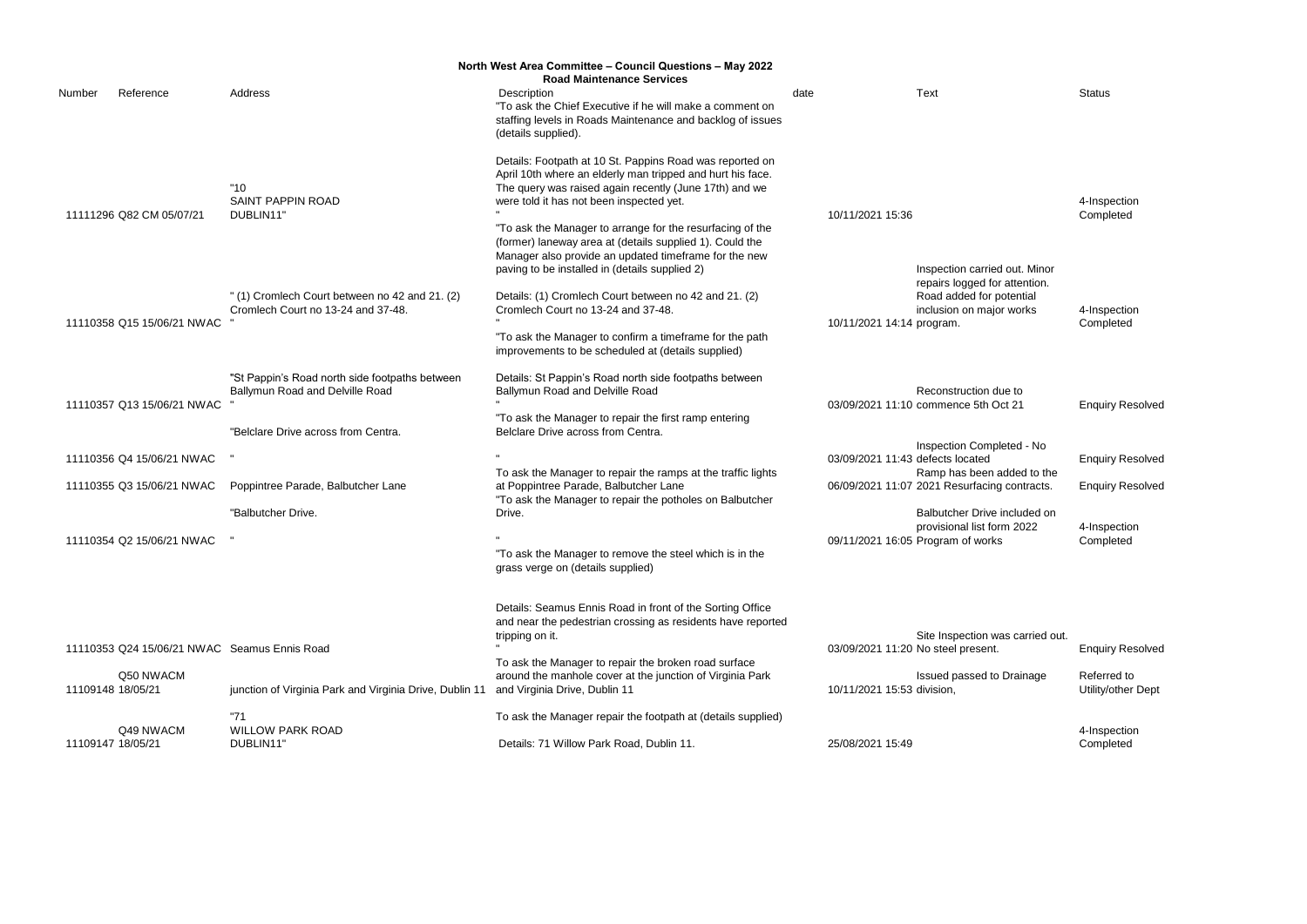|                   |                     |                                                                           | North West Area Committee - Council Questions - May 2022<br><b>Road Maintenance Services</b>                                                                                                                                                                                                                                                                                                                                                               |                                  |                                                                                                                                                                         |                  |
|-------------------|---------------------|---------------------------------------------------------------------------|------------------------------------------------------------------------------------------------------------------------------------------------------------------------------------------------------------------------------------------------------------------------------------------------------------------------------------------------------------------------------------------------------------------------------------------------------------|----------------------------------|-------------------------------------------------------------------------------------------------------------------------------------------------------------------------|------------------|
| Number            | Reference           | Address                                                                   | Description                                                                                                                                                                                                                                                                                                                                                                                                                                                | date                             | <b>Text</b><br>A site visit was carried out in<br>response to the query above.<br>The footpath is in satisfactory<br>condition, with a minor                            | Status           |
|                   | Q45 NWACM           |                                                                           | To ask the Manager to repair the potholes in the tarmac<br>surface on the pavement at (details supplied) as the resident<br>is keen to do work on her driveway but cannot do so until the<br>pavement is repaired.                                                                                                                                                                                                                                         |                                  | depression around an adjacent<br>water valve. The resident may<br>contact the Road Maintenance<br>Service front desk if they would<br>like to request specific works to |                  |
| 11109146 18/05/21 |                     | 106 Ballygall Road West, Dublin 11                                        | Details: 106 Ballygall Road West, Dublin 11<br>To ask this Area Committee to support the protection of the<br>old St. Margaret's Road which is closed off now due to the<br>building of the North City Depot as a living heritage trail. This<br>road is a valuable site for its heritage and biodiversity for<br>Ballymun. It is the last of our heritage hedgerows and there<br>is a 300yr old Ash on that site.                                         | 06/09/2021 11:04 be carried out. |                                                                                                                                                                         | Enqui            |
|                   |                     |                                                                           | This road is one of the few parts of Ballymun that still exits<br>prior to the development of Ballymun in the 1960's. It is part<br>of our living heritage. The old road can be part of a walking<br>trail having an amenity, educational, heritage as well as a<br>biodiversity value to the local communities.                                                                                                                                           |                                  |                                                                                                                                                                         |                  |
| 11115867 16/11/   | <b>ITEM2B NWACM</b> | St. Margaret's Road                                                       | Although parts of the old hedgerow is in poor condition, with<br>appropriate management, it can be rejuvenated enhancing<br>its biodiversity value. It would be a great way to demonstrate<br>how the landscape of Ballymun looked prior to the 1960's<br>when it was a rural area. This is the last piece of the old<br>rural roads of Ballymun which has huge living heritage<br>value. There is so little left at this stage of Ballymun's<br>heritage. | 08/12/2021 12:32                 | Fingal County Council are the<br>local authority in charge of<br>maintenance for St Margarets<br>Road. This query should be<br>passed onto them for their<br>attention. | Resoly<br>Furthe |
|                   | Q24 NWACM           |                                                                           | To ask the Manager can a path be built across from the new<br>Aspen accommodation on Balbutcher Lane. This was an old<br>entrance into the shopping centre but now that the shopping<br>centre car park is gone and grass in its place, this section<br>has no pedestrian path and is therefore seen as a car park<br>space and cars park here. This means pedestrians cannot<br>get past and have to walk out onto oncoming traffic. Can a                |                                  | Job has been added to the 2022                                                                                                                                          |                  |
|                   | 11115340 19/10/21   | <b>BALBUTCHER LANE</b>                                                    | new path for this section be urgently put in place.<br>To ask the Chief Executive can the leaking pipe around the<br>steps at the bottom of the Hill in Finglas please be urgently                                                                                                                                                                                                                                                                         |                                  | 08/12/2021 12:27 footpath contracts                                                                                                                                     | Enqui<br>Referr  |
|                   |                     | 11113544 Q90 NWCM 06/09/21 the steps at the bottom of the Hill in Finglas | repaired and the steps made safe.                                                                                                                                                                                                                                                                                                                                                                                                                          | 04/04/2022 12:01                 |                                                                                                                                                                         | Utility/         |

**Enquiry Resolved** 

Resolved - No Further Action

added to the 2022 racts **Enquiry Resolved** 

Referred to Utility/other Dept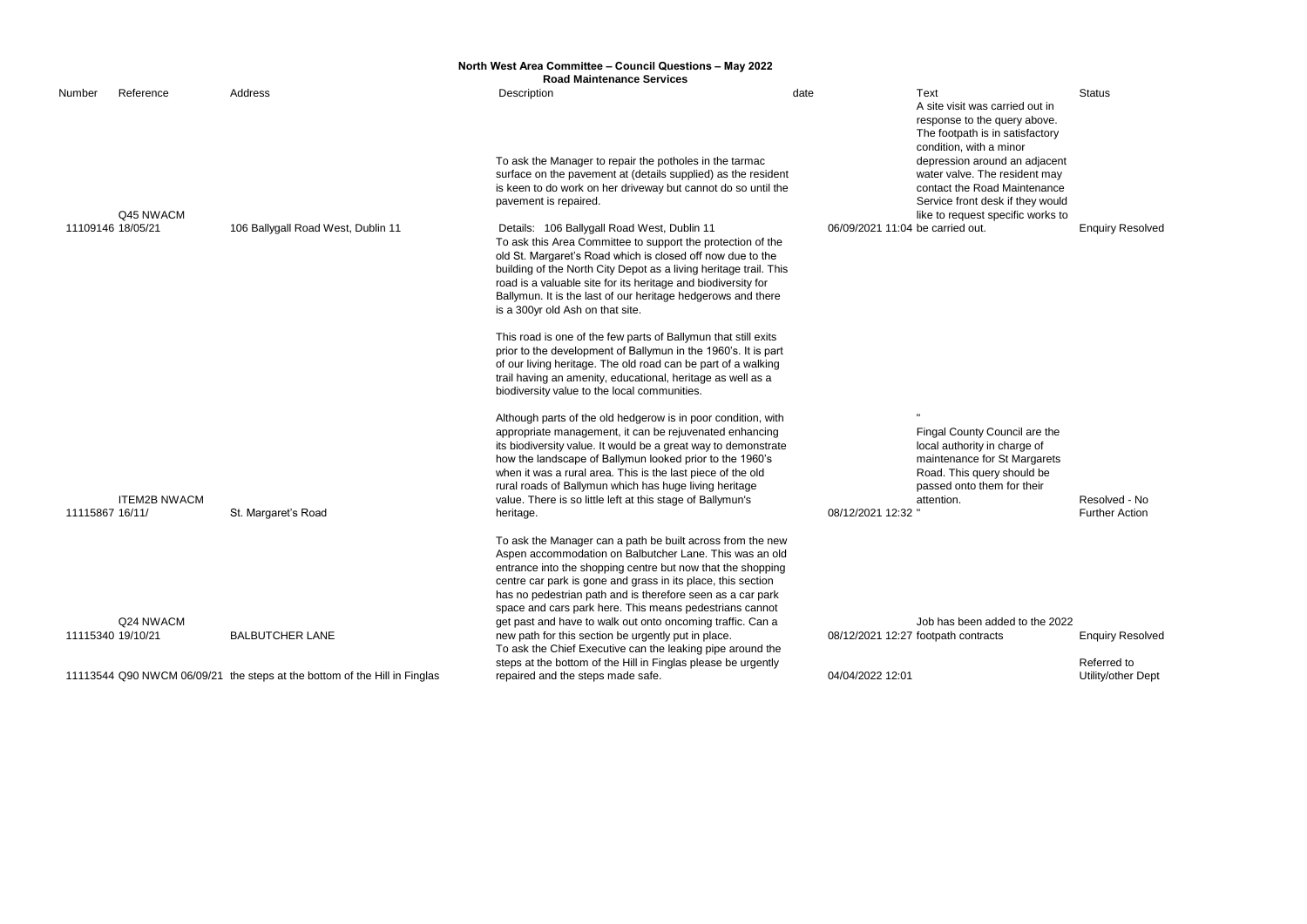**North West Area Committee – Council Questions – May 2022**

|                   |                                           |                                                                         | <b>Road Maintenance Services</b>                                                                                                                                                                                                     |                                 |                                                                                                                                                                                                                                                                                                                                                                                                                                                                                                                                   |                |
|-------------------|-------------------------------------------|-------------------------------------------------------------------------|--------------------------------------------------------------------------------------------------------------------------------------------------------------------------------------------------------------------------------------|---------------------------------|-----------------------------------------------------------------------------------------------------------------------------------------------------------------------------------------------------------------------------------------------------------------------------------------------------------------------------------------------------------------------------------------------------------------------------------------------------------------------------------------------------------------------------------|----------------|
| Number            | Reference                                 | Address                                                                 | Description                                                                                                                                                                                                                          | date                            | Text                                                                                                                                                                                                                                                                                                                                                                                                                                                                                                                              | Status         |
| 11109145 18/05/21 | Q34 NWACM                                 | 1 Dean Swift Road, Glasnevin, D11R263                                   | To ask the Manager can a dishing be put in place outside<br>(details supplied).<br>Details: 1 Dean Swift Road, Glasnevin, D11R263) (ref:<br>2494910)                                                                                 |                                 | Response issued: Anyone who<br>wishes to have the path outside<br>their property modified to<br>facilitate a vehicle entrance<br>should contact Road<br>Maintenance Services Division.<br>The application process,<br>including conditions to be<br>satisfied and information on<br>charges that will be levied are<br>outlined in the City Council's<br>website at<br>https://www.dublincity.ie/resident<br>ial/transportation/road-<br>maintenance-services/modify-<br>03/09/2021 16:14 footpath-allow-vehicular-access. Enquir |                |
| 11109143 18/05/21 | Q27 NWACM                                 | 100 Cardiffsbridge Road                                                 | "To ask the Manager for an update as to when the pathway<br>will be repaired at (details supplied)<br>Details: 100 Cardiffsbridge Road<br>To ask the Manager to carry out a full assessment of the<br>pathways at (details supplied) |                                 | This is on our list of scheduled<br>repairs but we are not currently<br>able to confirm completion dates<br>of works. We are currently<br>working through a backlog of<br>items which has developed due<br>to the impact on operations from<br>Covid restrictions. Works are<br>being treated on a priority basis<br>and the availability of crews in<br>03/09/2021 14:07 an area. Job Raised - 41112995 Enquir                                                                                                                   |                |
| 11109142 18/05/21 | Q22 NWACM                                 | Pinewood, Glasnevin                                                     | Details: Pinewood, Glasnevin. A number of pathways in this<br>area are in a bad state of disrepair. Can a list of areas within<br>Pinewood to be repaired please be provided.                                                        | 10/11/2021 15:51                |                                                                                                                                                                                                                                                                                                                                                                                                                                                                                                                                   | 7-Job<br>Crew  |
| 11109141 18/05/21 | Q10 NWACM                                 | footpath adjacent to Belclare Park which leads up to<br>Poppintree Park | To ask the Manager to arrange for the footpath adjacent to<br>Belclare Park which leads up to Poppintree Park to be<br>edged properly.<br>To ask the Manager to repair the ramps on Belclare                                         | 10/11/2021 15:49 major works.   | Defects added to confirm. Path<br>to be added to provisional list of<br>Job 41130498 - 01-Job Raised,                                                                                                                                                                                                                                                                                                                                                                                                                             | 4-Insp<br>Comp |
|                   |                                           | 11109140 Q7 NWACM 18/05/21 BELCLARE CRESCENT                            | Crescent, both are in very poor condition. They are the old<br>red ramps and are crumbling.<br>To ask the Manager to replace the trees and footpaths on<br>Coultry Avenue in consultation with residents. The trees                  | 10/05/2021 13:04 Connector      | Defect Job created via                                                                                                                                                                                                                                                                                                                                                                                                                                                                                                            | 6-Job          |
|                   | 11109139 Q4 NWACM 18/05/21 Coultry Avenue |                                                                         | are causing huge issues and going under people's homes<br>as well as cracking all the footpaths.<br>To ask the Manager to repair the footpaths in Kippure Park,<br>there are holes in parts of them which will cause a serious       | 04/04/2022 12:09 defects logged | Will need specific addresses to<br>inspect in this area, for any                                                                                                                                                                                                                                                                                                                                                                                                                                                                  | 4-Insp<br>Comp |

11109138 Q2 NWACM 18/05/21 KIPPURE PARK

11109137 Q1 NWACM 18/05/21 lane between Dunsink Avenue and Wellmount Road Avenue and Wellmount Road 10/11/2021 16:00

To ask the Manager to resurface the lane between Dunsink

sued: Anyone who ave the path outside y modified to ehicle entrance act Road **Services Division.** tion process, inditions to be information on t will be levied are ne City Council's dublincity.ie/resident ation/roade-services/modifyw-vehicular-access. Enquiry Resolved ur list of scheduled ve are not currently irm completion dates e are currently ugh a backlog of has developed due t on operations from tions. Works are d on a priority basis lability of crews in Raised - 41112995 Enquiry Resolved 7-Job Passed to Crew ed to confirm. Path to be added to provisional list of 4-Inspection Completed 98 - 01-Job Raised, reated via 6-Job Raised 4-Inspection **Completed** accident. **22/02/2022 11:19 known defects**, ecific addresses to inspect in this area , for any **Enquiry Resolved** Road Maintenance will review the condition of this lane when drafting the 2022 works programme with a view to consider its resurfacing, subject to budget availability and 10/11/2021 16:00 competing priorities. Enquiry Resolved